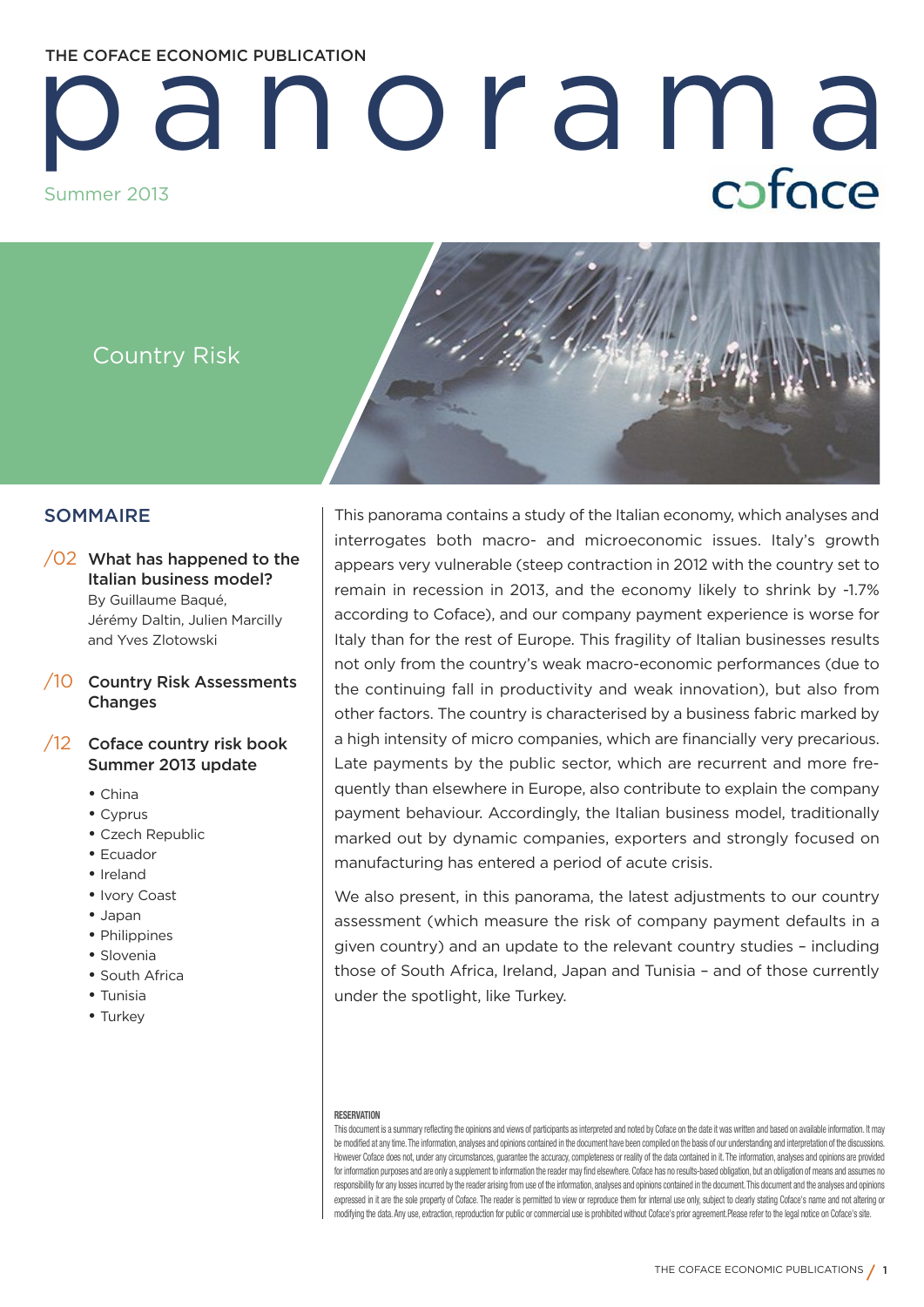# **What has happened to the Italian business model?**

**By Guillaume Baqué, Jérémy Daltin, Julien Marcilly and Yves Zlotowski** Completed on 6 June 2013

Italian economic history has shown that the country is capable of spectacular rebirths: the industrial miracle of the 1950s and 1960s, successful expansion of the services sector in the 1980s after the oil shock of 1979. Still today some good elements of the *Italian business model remain*. It is, for example one of the eurozone's most industrialised economies: the added value of the manufacturing sector is still close to 16% of GDP (against less than 12.5% in France) and manufacturing jobs represent 18% of total employment (against less than 11% in France). In 2011 the peninsula had over 205,000 exporting companies compared with 117,000 in France. How can we reconcile these undeniable strengths with two worrying dynamics? Italian macro-economic performances since the crisis reveal an excessively vulnerable country liable to very deep recessions (in 2009 and again in 2012). The other

worrying trend is more micro-economic: company payment behaviour has deteriorated more than in the other European economies. So, as in the past, can the Italian economy produce another "miracle"?

This study shows that the weakness of Italian growth is linked to long-term factors accumulated over the last ten years. Its external trade, though diversified and well specialised, also presents weaknesses and will not of itself be able pull Italy out of the rut. The macro-economic deterioration is in part behind the payment behaviour of Italian companies, but only in part. Other factors play a role. The extensive presence of weak SMEs and payment delays in the public sphere contribute to the specific Italian situation.

# **ITALY IN DEEP RECESSION**

# **Sluggish domestic demand**

Italian GDP recorded its 7th successive fall in the first quarter of 2013 and will undoubtedly continue to decline over the next two quarters. It is thus expected to shrink by 1.7% in 2013 (after a fall of 2.4% in 2012).

## **A sharp fall in household consumption**

The persistent contraction of domestic demand is the main explanation for this recession. Household consumption is still adversely affected by the marked fall in household disposable income (-5.5% annually in the Q4 2012 in real terms). Still frozen public sector wages and a high unemployment rate (12% in April 2013) suggest that this trend will continue in the coming months. The new government's cancellation of the VAT increase, initially planned for 1st July next, is the only factor favourable to household consumption in the short term. Faced by this high level of uncertainty, households are continuing to save. Their savings rate has remained at 11% since the beginning of 2011. By way of comparison, it fell from 12 to 8% in the same period in Spain. Therefore, Italian households have not cut their savings to maintain their consumption in the context of a fall in income. However, they are the richest in the eurozone after Belgium, their net wealth<sup>(1)</sup> representing 182% of GDP at the end of 2012, against 132% in Germany and 137% in France. And about 65% in the United States!

# **Difficult access to credit**

Companies and households also suffer from restricted access to credit. Concerns about the sustainability of the public debt explain the persistent high interest rates on bank loans, despite the European Central Bank's (ECB) very expansionary monetary policy. Although the key policy rate in Germany and Italy

(1) Net household wealth is obtained by subtracting the value of household debt from that of their net worth.

is the same, the average interest rate (for a loan to a household or a company with a maturity of 1 to 5 years) is almost double in Italy (close to 6% against 3% in Germany). This poor carryover of the monetary policy to the real economy has led to a contraction of bank credit to the private sector, which adversely affects corporate and household investment. The high level of non-performing loans and the banks' desire to improve the quality of their portfolio explain this parsimony of the banking institutions with regard to the granting of credit: an extreme financial prudence which affects the cash flow of businesses (particularly SMEs) and their investment capacity (see page 7).

### **CHART 1**

**Credit to the private sector in Italy** 

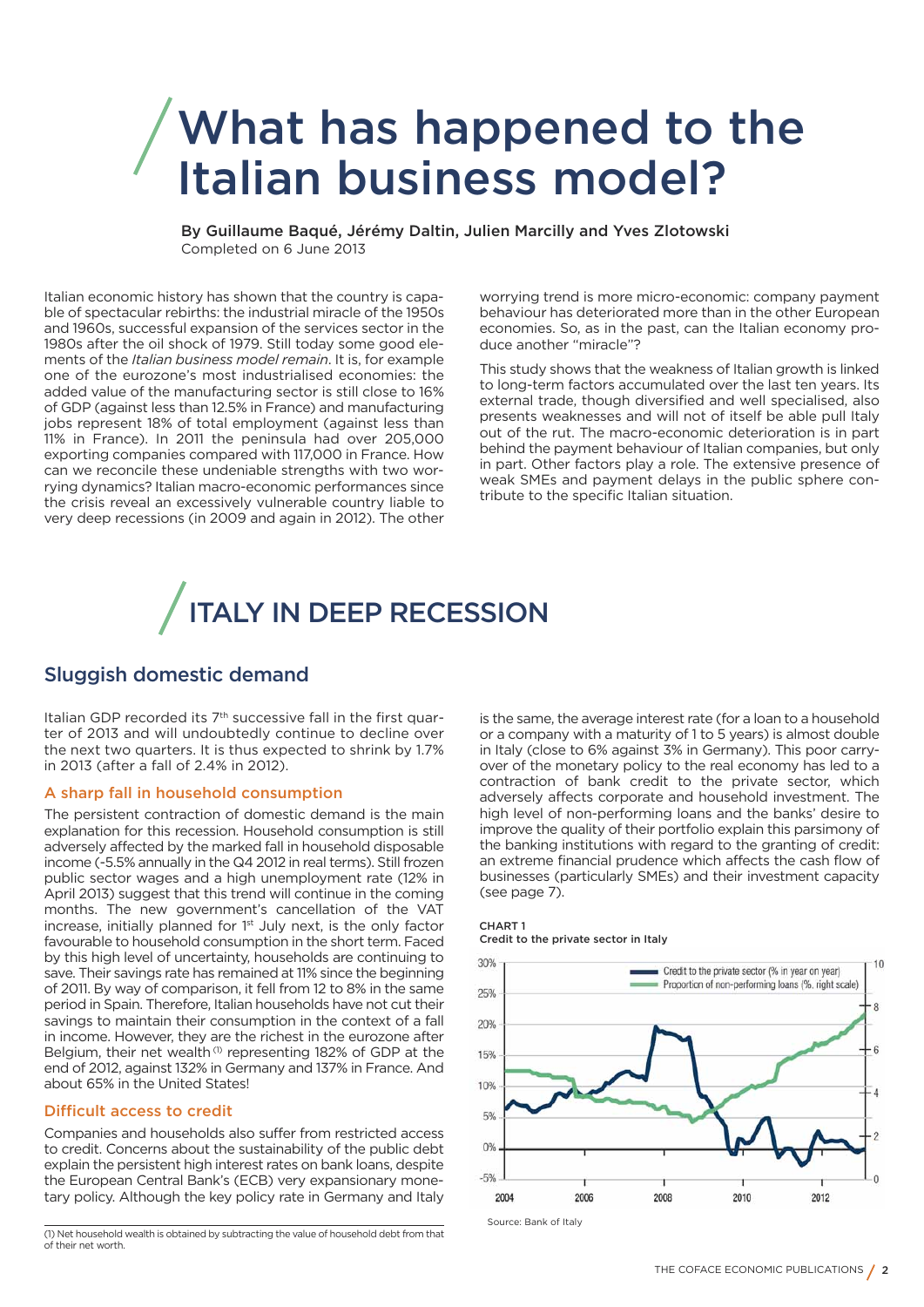Finally, the weakness of domestic demand is not offset by external trade. Though it has contributed positively to growth through a decline in imports and satisfactory performance on the export side (see page 4), it has not been able to offset the effect of the contraction of domestic demand.

In this context, the early growth indicators such as business and household confidence point to a continuation of the recession at least until the third quarter of 2013 inclusive<sup>(2)</sup>.

#### **CHART 2 Growth and confidence indicators**



# **Weak potential growth, who is to blame?**

But, these temporary weaknesses of the economy, in part linked to the 2008-2009 global crisis, must not hide the structural weaknesses inherent in the Italian economy. Its poor performances are not new: Italian growth has been on average one point below that of the eurozone for ten years.

## **The lack of capital is not to blame…**

There are three components which explain a country's longterm growth: the growth of capital, that of labour market and that of productivity. The first is clearly not the reason for the persistent growth gap between Italy and the eurozone. Hasn't the level and evolution of the rate of investment in Italy been very close to that of the eurozone as a whole for the last 20 years?

#### **CHART 3 Investment rate in Italy**



(2) After the GDP contraction of 0.5% quarter on quarter during Q1, we predict a fall of 0.3% in Q2 and 0.1% in Q3, before a recovery of 0.1% in Q4.

### **… but the low employment rate…**

The main reason for the lack of growth lies in the low rate of activity. The employment rate is among the lowest in the developed economies (56.9% in 2011 against 72.6% in Germany, 63.8% in France and 66.6% in the United States). Though the rate for men is close to the OECD average, the employment rate for women is particularly low (only 46.5%) as is that for older workers.

## **…and the lack of innovation is**

Apart from these demographics, the slow pace of long- term growth is explained by weak productivity gains, for which there are many causes.

According to the ECB (2007) $(3)$ , the weakness of potential growth in Italy (only 1.3% against 2.2% for the eurozone as a whole between 1991 and 2004) comes from weak productivity growth (0.7 of a point p.a. against 1.4 in the eurozone). So, according to this study, the level of the contribution of productivity to growth is positively correlated to that of spending on research and development (R&D). In Italy this spending was only 1.1% of GDP p.a. between 1996 and 2010, or less than half of the German and French rates. Similarly, the number of researchers (per million inhabitants) is distinctly lower (see chart 4).

Besides this lack of effort with regard to R&D, the weakness of foreign direct investment probably also plays a role: FDI being an instrument for spreading innovation between countries. FDI inflows have amounted to only 0.9% of GDP on average since 1995 (against 1.3% in Germany and 2.2% in France).







# **Ambiguous role of public debt**

The high level of Italian public debt is often presented as being one of the causes of the country's poor productivity. Indeed, the public debt has increased by over 40 points during the last 25 years to reach nearly 130% of GDP in 2013. In theory, it could have had a stifling effect on private investment: high public debt attracts a large proportion of savings and thus limits the resources available for the private sector. Higher interest rates on government bonds associated with the high public debt impacts negatively on private investment via the rise in interest rates on bank loans and corporate bonds. But this stifling effect is disputable. Admittedly, government bond interest rates are at a high level today and the banks' credit conditions are tight (see page 2), but this is a recent phenomenon. The gap

(3) Cahn C. et Saint-Guilhem A. (2007) Potential Output Growth in Several Industrial Countries: A comparison, European Central Bank, working paper no 828, November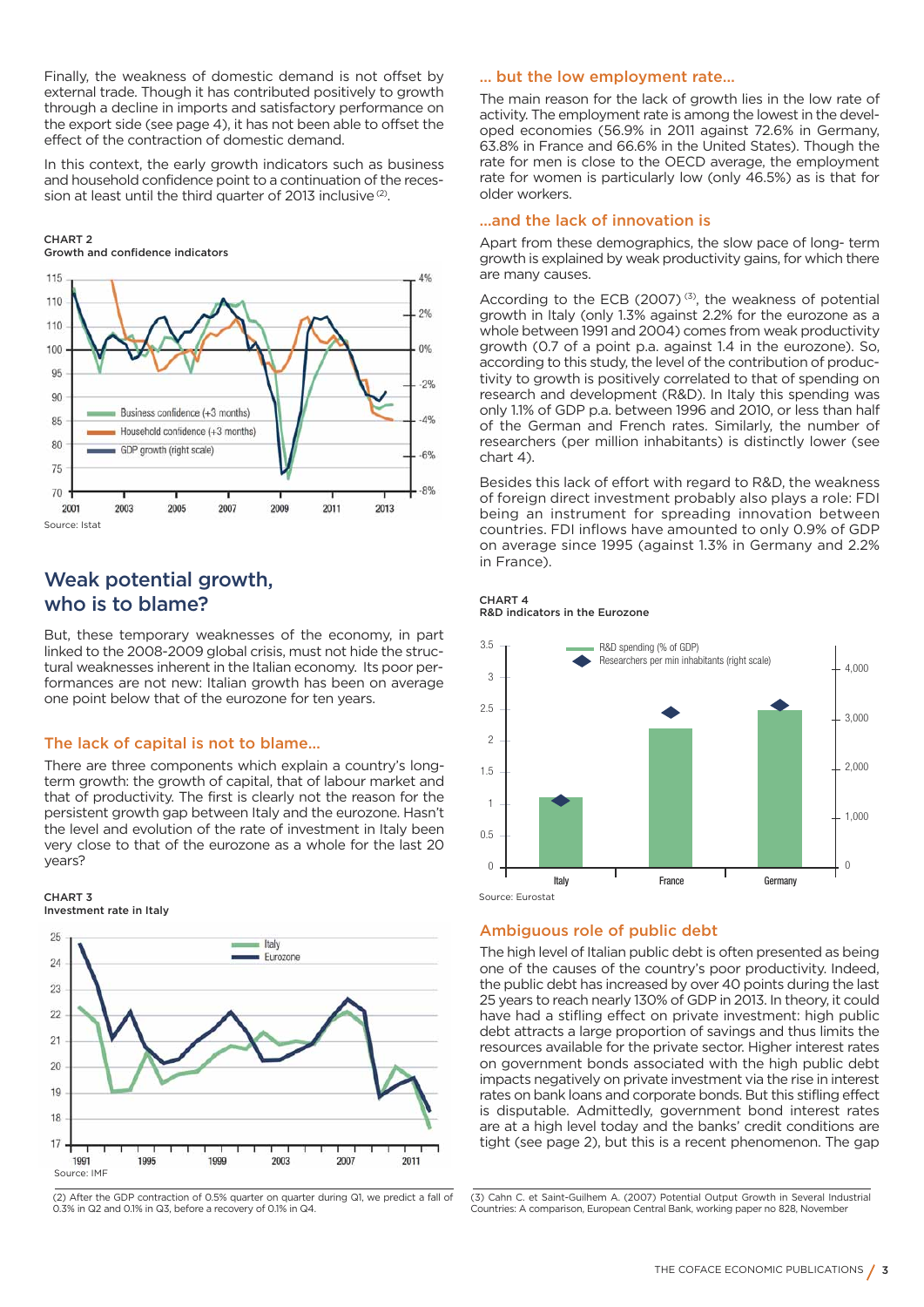between the interest rate on Italian 10-year government bonds and that of Germany did not exceed 0.25% on average between 2000 and 2008, while Italian public debt was already distinctly higher. The level and the common trend of the investment rate in Italy and the eurozone confirm (see chart 3) that this high level of public debt did not penalise investment until 2008.

Moreover, in theory, this public debt necessitates a high primary budget surplus to compensate for the debt burden. It is likely to be attained to the detriment of growth-enhancing public spending. But, once again, the figures do not corroborate this idea: Italian government spending on investment reached 1.8% of GDP on average between 1995 and 2013, a level comparable to that of the Eurozone (1.9%) and even above that of Germany (1.7%) where growth was, however, noticeably higher. Despite a level of public debt higher than its neighbours, public investment nevertheless remained at a similar level.

So, a relatively low rate of employment and weak productivity gains linked to a lack of innovation seem to be the reasons for the weakness of Italian growth. One of the channels of transmission of between these weak productivity gains and growth lies in international trade. The current productivity problems, which adversely affect Italian exports, are in part a result of these weak productivity gains.

# **EXPORTS: WHAT ROLE FOR THE ECONOMY AND BUSINESSES?(4)**

Between 2002 and 2010, external trade drove down Italian growth. On average it took 0.3 point from GDP growth when, during the same period, it took 0.4 point from French growth. At the same time, and unsurprisingly, external trade lead a positive contribution to German growth (even while it absorbed the negative external shock of 2009), i.e. +0.5 point as an annual average, over the period studied. However, the recent adjustment of the Italian trade balance gives some grounds for hope because, since Q1 2011, external trade cushioned (admittedly only very modestly) the recessionary shock of domestic demand. Of course, the two domestic and external dynamics are closely linked: the fall in consumption and investment has led to a strong contraction of imports. But if we leave aside this expected adjustment mechanism, exports have been fairly dynamic. Since the 2009 low point (the year of the recession and the contraction of world trade), Italian exports have increased by 26% in value and by 11.3% in volume. Thus the country has recorded a trade surplus since the last quarter of 2011. This reached nearly 19 billion euros in 2012 and the IMF forecasts 41.3 billion in 2013. This forecast seems optimistic: the German slowdown (13% of sales, main trading partner) and the French recession (11.6% of exports, 2<sup>nd</sup> largest trading partner) could affect the peninsula's performances. Even though in the short term, growth will not come from European partners, can the Italians count on the dynamism of their exports at least on the more distant dynamic markets?

### **Some not inconsiderable advantages**

After Germany, Italy is the most industrialised of the European economies, with a relatively varied specialisation. It has remained, above all, a net exporter of machinery and equipment (over 18% of total exports of goods). Metals and metallurgical products<sup>(5)</sup> (13%) are showing a positive balance from manufactured metal products<sup>(6)</sup> alone. Textiles – clothes, leather products (11%) – remain a strong point of the country, which also maintains a positive (but stable) balance in electrical equipment and furniture. Italy can then depend on two complementary dynamics. With a strong position in mechanical engineering and metal manufacturing, it is able to benefit from the investment boom in emerging countries. Such specialisation is pertinent in the context of priority for big infrastructure projects but also for the development of sectors which use processed

metals, such as construction and motor vehicles. Infrastructures, housing and motor vehicles are priorities today for Russian, Brazilian, Turkish or Indian growth models. But «made in Italy» is an important trump card for meeting the strong demand of the middle classes for the distinctive luxury products sold by the major Italian brands. For a market such as China, where the demand for fashion products doubled between 2010 and 2012, Italy is already well positioned. Its market share is 20% for clothing and 25% for footwear.

## **Significant losses of market share**

The performances observed show that Italian companies have rather missed the boat as far as emerging countries are concerned and have lost important market share since the creation of the euro (although they have not done significantly worse than their neighbours). Its market share of world exports fell from 3.8% to 2.8% between 2000 and 2012. Italy is doing better than France – in terms of momentum – which saw a drop from 5.1% to 3.2%. Nevertheless, German performances remain comparatively remarkable with a market share though eroding, remained at 7.8% in 2012 (against 8.6% in 2000).



**CHART 5 Market share in global exports (as %)**

(6) Italy imports from the non-EU area ingots and semi-finished products (raw metals with low added value) which Italian industry transforms. Thus, the country exports massive amounts of long products (rails, girders, concrete reinforcing bars) which serve the oil and construction industries. The country also exports flat laminates for the automobile industry, packaging and household appliances. This metals segment was nevertheless in decline in 2012.

<sup>(4)</sup> Section written with Rémy Carasse.

<sup>(5)</sup> These data were drawn from The European Crisis and Changes in Italy's Model of Specialisation, Summary of the Report for 2011-2012. Italy in the World Economy, ITALIA, Agen-zia per la Promozione all'estero et l'internallizzazione delle imprese italiane, National Statistical System, Ministry of Economic Development. July 2012.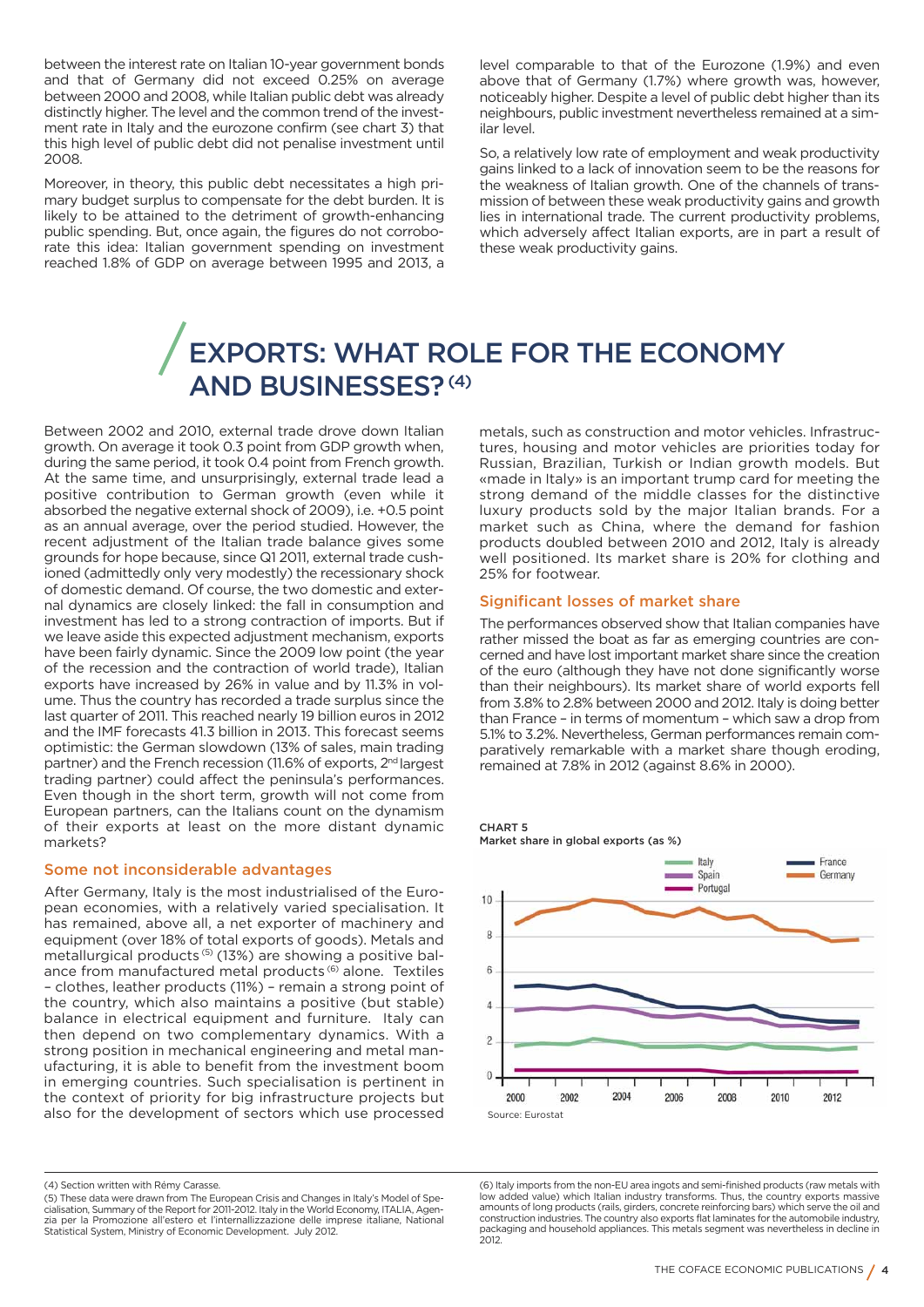As a whole, the «macroeconomic» impact of the emerging countries for Italy is not significant enough. The export of goods to the BRIC countries represents 1.7% of GDP (1.5% in France) against slightly more than 4% for Germany. Chart 6 below shows that this share has increased in the Italian case, but in line with the French trend. Again the trend is much more favourable in the case of Germany.

**CHART 6 Exports of goods to the BRIC countries (% of GDP)**



### **An insufficiently exploited potential**

Why is Italy's potential insufficiently exploited? It is primarily a matter of price competitiveness. In general, sensitivity to the price of exports constitutes an indicator of the significance of the added value associated with exports: the more sophisticated the goods, the less elastic the price because the quality of the product makes it possible to maintain high prices (and therefore comfortable profit margins). Indeed, the price elasticity of Italian exports is an obstacle: relative to the real rate of exchange, Natixis<sup> $(7)$ </sup> puts it at 0.7 of a point, much higher than the big industrial exporting economies (0.3 for Germany and 0.1 for Japan). We note that Italy is less sensitive to price effects than its French and Spanish competitors (elasticity of 1.1 for both). Furthermore, Italian exports have seen their prices increase considerably – much more than in the case of the other eurozone economies, which, however, are subject to the same exchange rate effect. Between 2005 and 2012, unit export prices in Italy increased by nearly 36% against 9.3% in France and 8.2% for Germany.

#### **CHART 7**



These data must be interpreted with caution, insofar as several factors can explain such a trend. Processed metals prices have been strongly affected by those of the basic metals, which rose by 100% between 2005 and 2011. Moreover, some Italian products are expensive precisely because they belong to the luxury segment. The size of the differential shows however a specific problem of price rigidity in Italy. We would add that Italian export prices have been stabilising since the first quarter of 2012.

The price «rigidity» mentioned is the result of the unfavourable trend in domestic costs. Unit labour costs raised very strongly – by 35% – between 2000 and 2012 – the highest rise of the big eurozone economies. The rise in unit costs over the same period was 28% and 9% respectively for France and Germany. Moreover, since 2009, a fall in unit costs was recorded in Spain and Portugal (and also in Greece and Ireland), this reversal of the trend was not observed in Italy or France. So, at this stage, there is no visible improvement in cost-competitiveness.



Source: Eurostat

**CHART 8** 

**Unit labour costs (2000 = 100)**

In the Italian case, a fall in costs could increase the capacity for financing the modernisation of exports because R&D is a major issue for Italy. Indeed, the qualitative indicators emphasise the deficiencies on innovative capacity. Private sector spending on research and development relative to GDP is modest and well below that of Germany and France (see chart 4). The number of industrial robots bought in Germany was 19,500 in 2001 against 5,091 in Italy and 3,058 for France. Innovation measured by the number of patents lodged is distinctly less than for Germany and also for France, an essential indicator for judging the country's capacity for going up-market. We illustrate Italy's relative disadvantage in the chart below by the number of patents per thousand inhabitants lodged with the European patents office.

<sup>(7)</sup> Artus P. (2013) What is special in countries where the price elasticity of export volume (of the demand for the country's industrial products) is low? Natixis, Flash Economie, Recherche Economique, n°395, 24 May.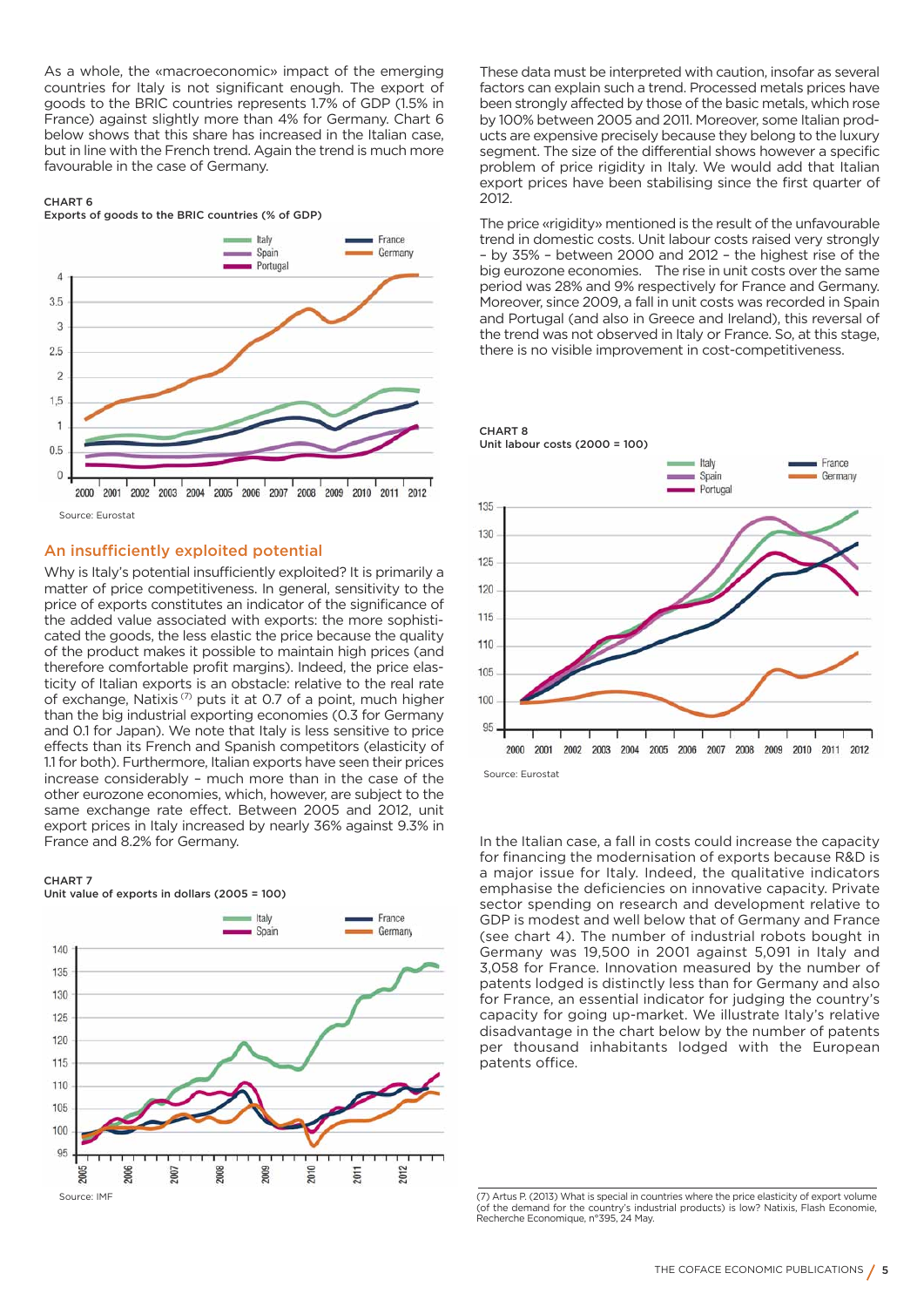#### **CHART 9 Number of patents lodged (2011, thousand inhabitants)**



Source: Eurostat

We conclude that the financial weakening of Italian businesses weighs heavily: they no longer have the means to finance the modernisation of their exports and, on this type of indicator, the country is less well positioned than France. Italy seems to have entered a vicious circle in which the loss of competitiveness is compressing margins and blocking any improvement of competitiveness and thus the restoration of margins.

Italian businesses have undeniable experience and knowhow but lack the means to reinforce or even maintain the strong positions they hold in certain segments. More prosaically, the «export» factor is discriminating with regard to financial weakness. According to a survey by the Intes Sao Paolo Bank (8), based on a sample of 57,081 businesses in the manufacturing sector between 2008 and 2011, the contraction of turnover is distinctly more reduced when a business has an export activity. In such a case, the reduction in turnover was 4% against over 7% for businesses only present on the domestic market. Exactly as for the macroeconomy, exporting is not the panacea for all businesses (even for exporters, the turnover contracts!), but it has at least the advantage of alleviating the very sharp current adjustment in domestic demand.

# **ITALY'S ECONOMIC PERFORMANCE AND PAYMENT BEHAVIOUR**

### **The rise in outstanding payments points to the second phase of the crisis**

During the global crisis of 2008-2009, Coface recorded deterioration in the payment behaviour of Italian businesses. Conversely the return to growth in 2010 was concomitant with a reduction in claims, which returned to their pre-crisis levels. The second wave of the crisis, from mid-2011 led to a renewed upsurge of payment incidents.

#### **CHART 10**



**Changes in the amount of outstanding payment incidents recorded by Coface (base 100 = Jan 2007, 3 month moving average)**

(8) Presentation by G. De Felice, Chief Economist of Intesa Bank Sanpaolo, at Coface's country risk seminar in Milan, on 29 May 2013.

(9) Ratio between total late payments over three months and the average amount outstanding over the same period.

Whereas, in the past, outstanding payment incidents in France and Italy evolved in a comparable way, there has been a disconnection since the summer of 2011. This period, marked by a renewal of political instability in Italy, signals the beginning of prolonged decline and an increased divergence of macro-economic performances with Germany and also with France.

Beyond this short-term tendency, the late payment rate in Italy is historically higher than in France or Germany. Though it was seven times higher than that of France in Q4 2012, it was already three times higher six years previously.

## **CHART 11**



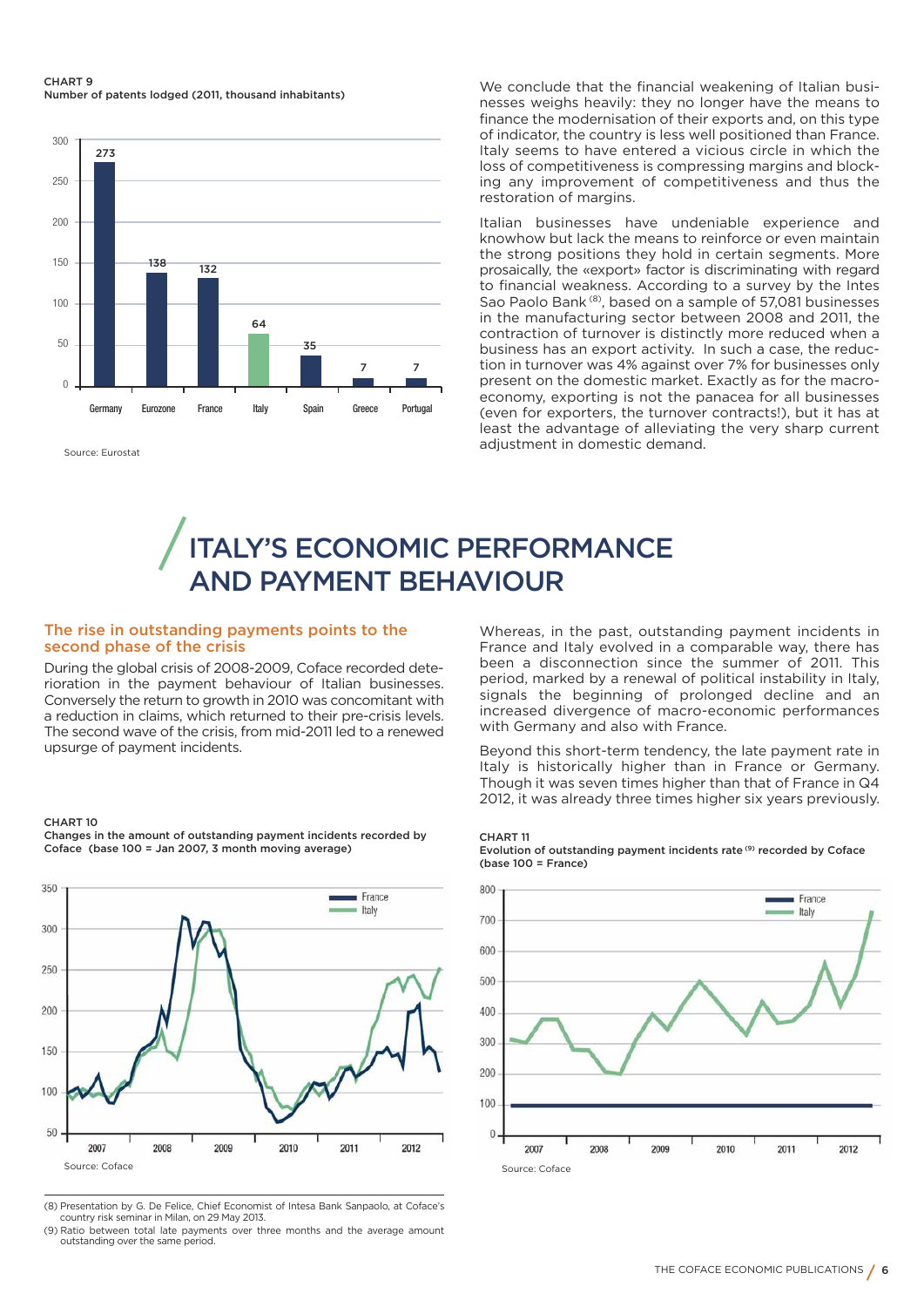### **Only weak growth can't explain the payment behaviour of Italian companies**

Do Italy's macroeconomic performances explain the fact that the payment behaviour of Italian companies is systematically worse than that of more virtuous countries such as France? If so, what is the unique factor?

To answer these two questions, we first study the relationship between the payment incident rate and the quarterly GDP growth rate in France, Italy and Germany. Thus, we estimate the following relationship for each individual country:

$$
latepymtrate_{i,t} = \alpha_i + \beta_i pib_{i,t} + \varepsilon_{i,t}
$$

**TABLE 1**

**Results of individual decreases between the rate of outstanding payments and GDP growth rates**

| Late payment rate | $\alpha$ | D,      | $P$ -value $*$ | $R^{\wedge}2^{**}$ |
|-------------------|----------|---------|----------------|--------------------|
| France            | 0.32     | $-0.18$ | 0.OO           | 0.68               |
| Italy             | 1.06     | $-0.25$ | 0.OO           | 0.29               |
| Germany           | 0.58     | -0.16   | 0.OO           | 0.46               |

*\* Allows checking of the significance of the variables. The p-value is the smallest of the values of* <sup>α</sup> *for which the decision would be to reject H0;* <sup>α</sup> *is the probability of wrongly rejecting the H0 hypothesis.* <sup>α</sup> *is also called first species risk, or test level.* 

*\*\* The coefficient of determination measures the share of the variance of Y explained by the model.*

Econometric analysis underlines three points. Firstly, all the coefficients associated with a growth rate are significant and negative, thus pointing to an inverse relationship between the growth rate and the outstanding payments rate in the countries considered. In other words, outstanding payments increase when the GDP growth rate falls. Secondly, the estimated elasticities are very close. Finally, the constants differ fairly sharply.

Furthermore, it is advisable to determine if the relationship between these two variables can be judged to be identical for all countries or whether there are, on the contrary, specific individual considerations (10). Parity coefficient tests confirm that the sensitivity of the rate of claims to variations in activity can be considered identical for France, Germany and Italy.

Although the elasticities are not significantly different, the constants differ from country to country. Thus, there are individual effects including the country's specific structural features other than growth. So, the individual effect associated with Italy is the highest. In other words, if Italian growth were identical to that of its neighbours, the late payments rate would not thereby remain any lower.

Italy's economic performances therefore have an impact on its payment behaviour. Its weak growth since 2007 is not the only factor explaining the fact that the payment incidents rate is at this point higher than those of Germany or France. Other factors are thus likely to play a role in the evolution of the payment behaviour of Italian businesses.

# **THE WEAK FABRIC OF ITALIAN BUSINESSES ON THE FINANCIAL FRONT**

# **Italian companies: average profitability but declining sharply**

A snapshot of the average main financial ratios of Italian businesses shows that they are weak, but that they are not significantly different from other entities of the old continent. Firstly the margins and debt levels of Italian businesses remain within the European average. However, the capacity for selffinancing (11) has long been below that of its European counterparts. This means that they are dependent on bank loans and, therefore, penalised by the toughening of credit conditions (see page 2).

### **Businesses with low debt but reduced profitability**

Italian businesses' level of indebtedness (88% of GDP at the end of 2012) has been stable since 2008 and within the European average. Company profit margins<sup>(12)</sup> stood at 39% in 2012 (EU average is 40%). Italian businesses are in a slightly more favourable position than France with debt ratios and margins respectively of 108% and 28 in 2012.

The trend, however, of the Italian situation is worrying. Margins have fallen considerably since 2000. Their fall (-17%) is the biggest in the European Union<sup>(13)</sup>. Over the same period margins in Germany increased (+10%) while those of France worsened (-9%).

(10) At an econometric level this comes down to applying a homogeneity test procedure. Here we are using the procedure developed by Hsiao (1986) and we conclude using a data panel model with individual effects. The application of Hausmann's test (1978) leads us to adopt as a final specification a model with random individual effects.

**CHART 12**

**Profits and debt of non-financial businesses, European Union (13) average between 2009 and 2012** 



(11) Cash Flow / Gross Fixed Capital Formation (GFCF)

(13) Excluding Bulgaria, Cyprus, Malta and Rumania

<sup>(12)</sup> Gross operating surplus /Gross profit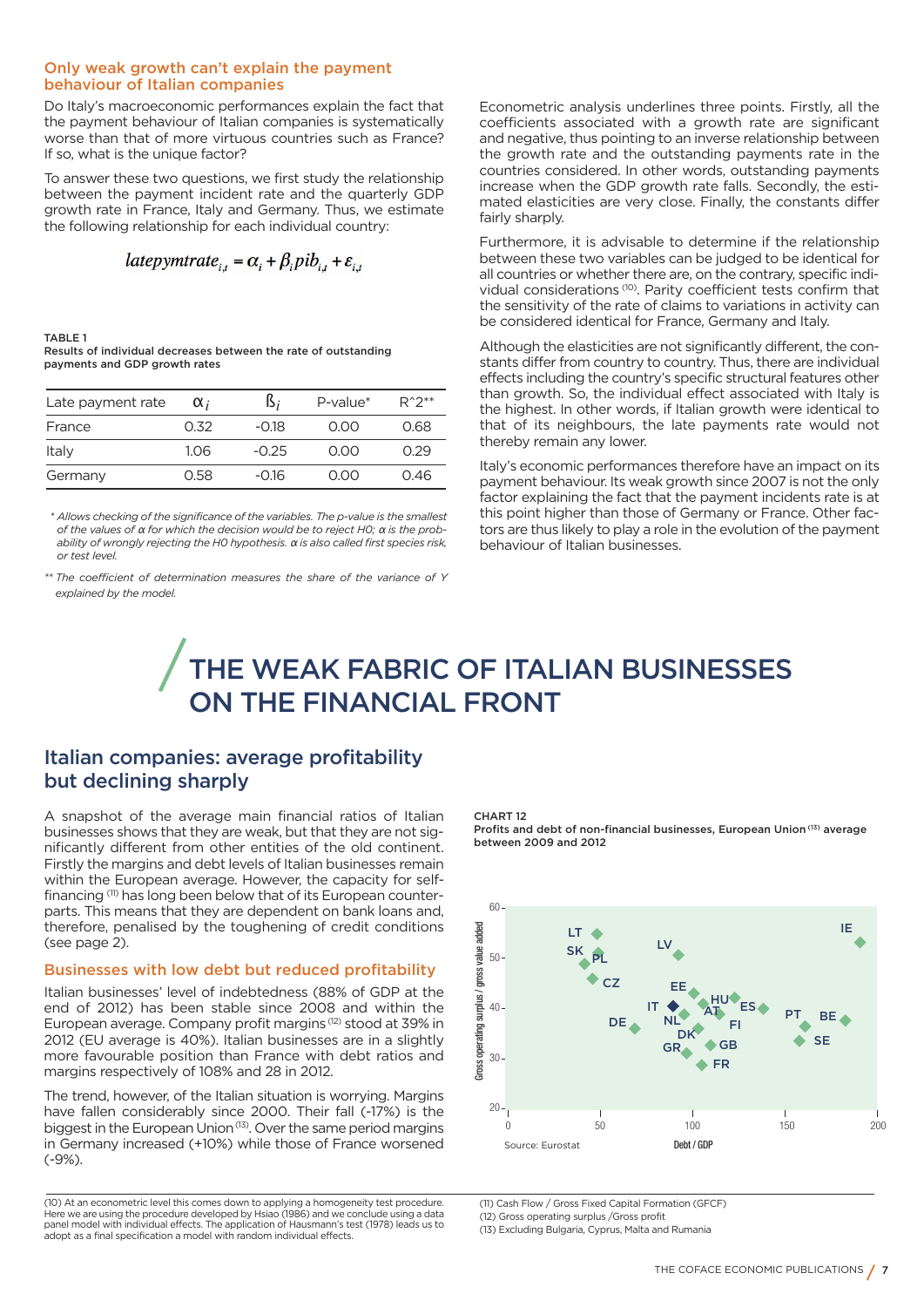## **Potentially weak self-financing capacity**

These pressures on margins have reduced the capacity of businesses to finance their investments themselves, which has accentuated their dependence on bank credit. Since 2001, Italy has had a self-financing rate consistently below the European Union average (see chart 13 below). Since then the tightening of credit to the private sector (a reduction in outstanding credits observable year on year since October 2012, see chart 1) maintains pressures on businesses' cash flow.

#### **CHART 13 Self-financing rate (base 100 = EU 27)**



Though access to credit plays a role in the current difficulties, a more structural factor is a key element: the substantial proportion of micro businesses.

# **Small structures dominate the italian fabric**

Being more precarious, micro businesses suffer from less numerous sources of finance. Their investments, and accordingly potential increase in productivity, remain limited and dependent on les stable resources such as B2B credit. The distribution of Italian businesses is very concentrated: those with fewer than 10 employees represent 95% of the country's businesses and 46% of total employment. In this, Italy differs from its European peers and lines up with Greece (see page 2).

#### **CHART 14**

**Distribution of businesses in the European Union with less than 10 employees (%, 2012)**



It is generally acknowledged that the smallest structures suffer because they are not well known. Lenders will assess corporate risk according to the available information. They will either not finance borrowers they judge to be more fragile or they will increase their interest rates. Borrowing from the bank remains limited for this category of business in favour of B2B loans. According to polls carried out by the ECB<sup>(14)</sup>, 87% of Italian businesses with less than 10 employees face obstacles in obtaining a bank loan compared with 80% in Spain, 63% in France, 47% in Germany and 61% on average for other eurozone countries.

Italian microbusinesses experienced a worsening added value per employee of 2.6% between 2005 and 2012 (chart 15), namely the sharpest fall of all European countries, while the number of such businesses remained stable over the period (-0.8%). This situation demonstrates a weakness specific to Italy. Indeed, this over-representation of micro businesses, which are less productive than their European peers, goes some way to explaining the country's weak productivity gains (see section 1).

#### **CHART 15**

**Variation added value per employee for businesses with less than 10 employees and variation in the number of businesses with less than 10 employees between 2005 and 2012 in the European Union (%)**



# **The indebtedness of local authorities and the domino effect on the private sector**

The large customers (public authorities or big businesses) put small and medium-sized enterprises at the end of the chain faced, under financial pressure by unilaterally extending payment deadlines. Indeed the differential between the average time for settling customers' and suppliers' claims can lead either to a cash surplus or a cash shortage. Such delays are also prejudicial to the profitability and the financial management of businesses, since external finance is then necessary to meet the need for cash.

### **The state, the biggest debtor to Italian businesses?**

Payment terms in the public sector amply exceed 150 days, but periods of several years are not rare phenomena, particularly in the health sector. Arrears accumulated by the public sector with regard to private businesses are estimated at 91 billion euros, or 5% of GDP, according to the Italian Central Bank and 50% of public arrears to the private sector at European level (15). This same study indicates

<sup>(14) «</sup>Survey on the access to finance of SMEs in the euro area (SAFE)», First half 2009, European Central Bank

<sup>(15) «</sup>Regards sur l'économie italienne» (2013), Direction Générale du Trésor français service économique d'Italie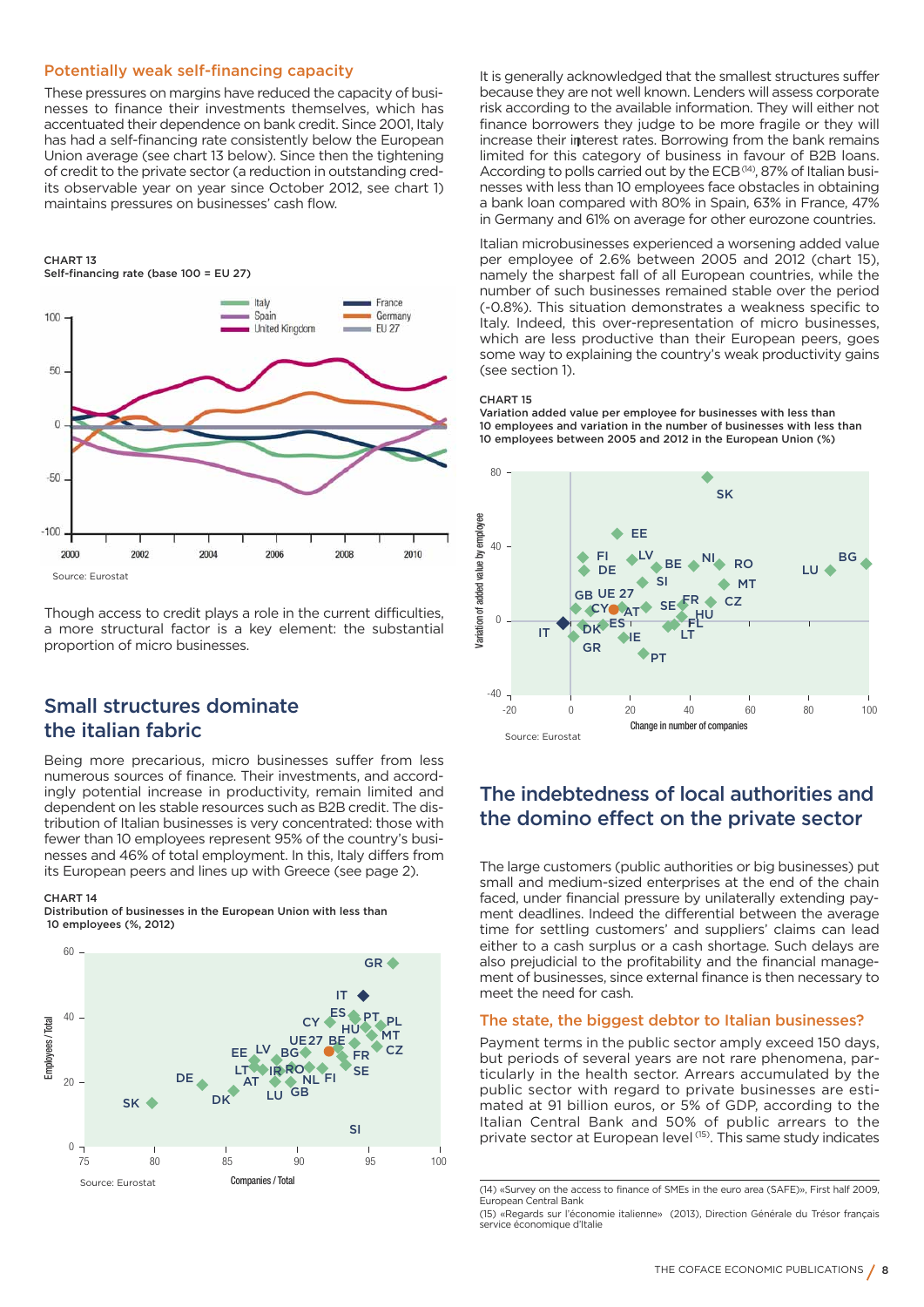that 4.9% of Italian businesses have arrears with the public administration, and even as high as 16% in construction.

Thus, the payment terms of public institutions may spread to the private sector («domino» effect). In 2012, private sector businesses had to put up with long settlement periods on the part of public administrations, historically long in Italy (170 days), longer than in Greece (159 days), Spain (155 days) and Portugal (135 days). By contrast, French public bodies now pay in under 60 days against 70 in 2008.

Observation of average payment periods over the last five years of European countries as a whole<sup>(16)</sup> (chart 16), depending on whether it concerns trade between private businesses (on the vertical axis) or public and private bodies (on the x-axis) shows a positive correlation between these two variables. In fact, on the sample studied a simple regression line makes it possible to produce the hypothesis that long private sector payment periods can result from those imposed by the public sector.

Finally, the national transposition of European Directive 2011/7/EU, which applies from 1<sup>st</sup> January 2013, sets a payment period limit at 30 and 60 days unless another payment period has been negotiated. From now on deals are subject to the payment of interest in the case of delay. This directive applies to private businesses but also to public bodies. However, the slowness of judicial administration could limit the impact of this measure. The World Bank's assessment of doing business relative to the «application of commercial law»<sup>(18)</sup> puts the country in the 160<sup>th</sup> place out of 185 countries. Without an effective judicial body, the follow-up procedures seem doomed to an interminable wait.

The preponderance of small business structures accentuates the risk of default inherent to cash flow difficulties. Moreover, the lack of punctuality in the local authorities' payment settlements weakens the business fabric. These two Italian characteristics in part explain the higher level of outstanding payments in Italy than in other European countries.

**CHART 16 Average payment periods between 2008 and 2012 by debtor in the European Union (days)**



# **A problem more structural than economic**

Conscious of the impact on the business world, the Italian government adopted an emergency repayment plan of 40 billion euros by decree on 6 April 2013, or for about half of the arrears registered. The payments will be fairly shared out between 2013 and 2014.

But this temporary puff of oxygen masks the structural difficulties. Indeed, the federal organisation of local authorities is based on their financial autonomy, which matches a central government standardisation system. These local authorities are required to balance their budgets, but, above all, to limit their debt to investment spending alone. In extreme cases, in order to respect this internal stability agreement, the local authorities are obliged to allocate a charge to the next financial year (17). Thus this incomplete federalism is likely to slow down the public sector's settlement procedures.



Growth prospects in Italy remain unfavourable in the short term, even though we expect a slight recovery by the end of the year. Businesses will continue to suffer from this difficult economic context in the coming months. But, paradoxically, this deep recession has facilitated the adoption of ambitious structural reforms, which bode well for an improvement in the medium term.

For example, those aimed at liberalising certain markets for goods such as the energy sector should make it possible for businesses to achieve productivity gains by reducing electricity prices, which are currently among the highest in Europ<sup>(19)</sup> and thus by the same token, production costs. Likewise, the reform of the labour market of July 2012 aims in particular at increasing the rate of participation, one of the major brakes on growth.

It is by definition difficult to assess precisely the effect of these reforms on Italian growth, the more so since it depends on the proper implementation of the measures recently voted in. The difficult economic contexts as well as the imperfect cooperation between the government and the local authorities are factors likely to limit this effect. But, if they are fully implemented, these structural reforms on the labour and goods markets should make it possible to increase the growth rate by more than one point per annum over the next five years according to the IMF<sup>(20)</sup>. They should have the effect of improving the country's price competitiveness (reduction of unit labour costs by 5%). But this study has also highlighted the fact that weak growth is not the only explanation for late payments by Italian businesses, In this context, the State's intention to repay part of its payment arrears should also have a positive effect – that of at least temporarily increasing businesses' financial health.

(16) 25 countries other than Luxembourg and Malta (17) Maria Francesca Sicilia and Ilena Steccolini (2013), «Payments: three ways of making Italian public administration pay on time», University of Boconni, Italy

(18) «Enforcing Contracts» Doing Business 2013

<sup>(19)</sup> They are 50% above the European average

<sup>(20)</sup> International Monetary Fund (2013): "Assessing the Macroeconomic Impact of Structural Reforms: «The Case of Italy», Working document No 13/22, January.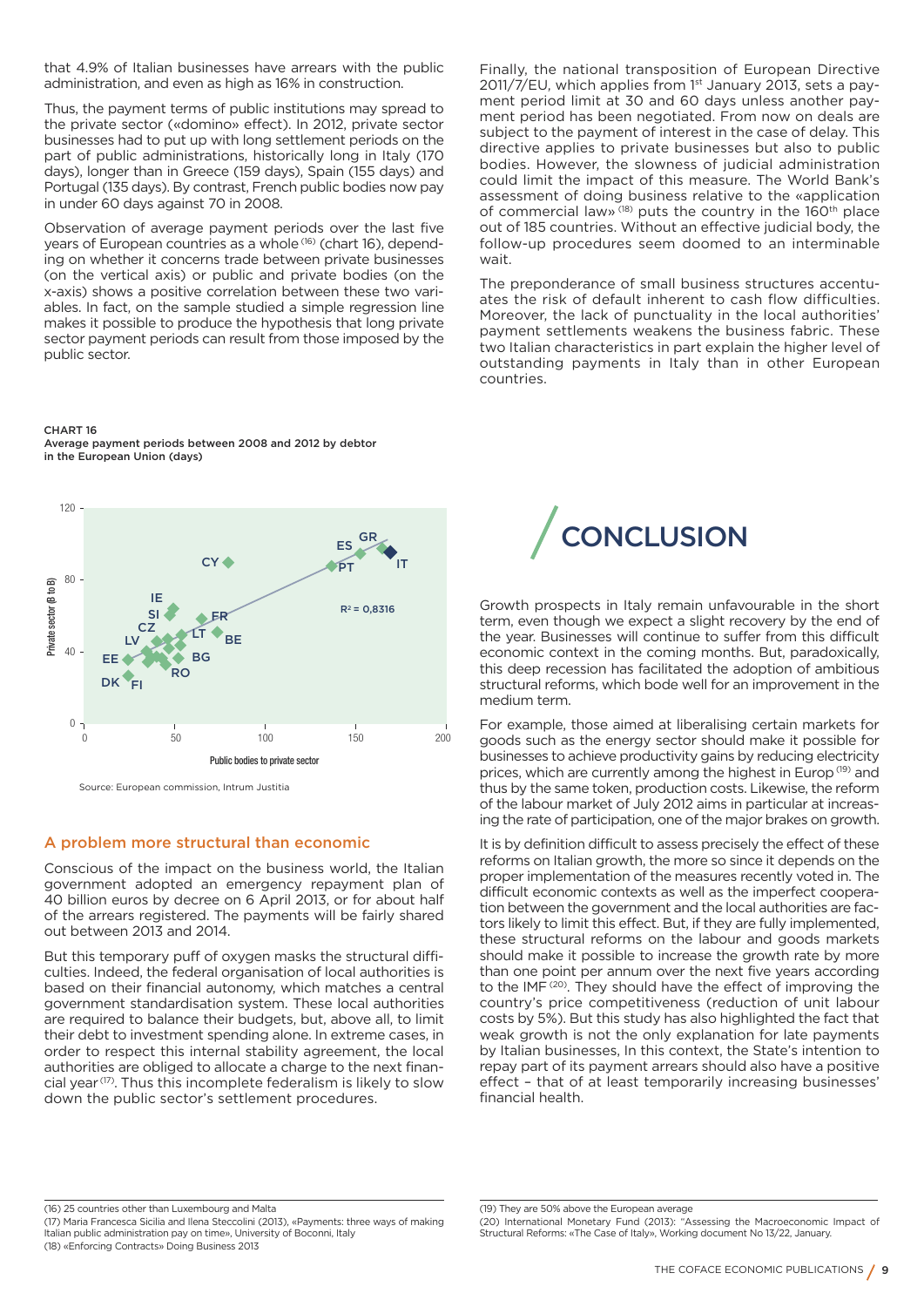**COUNTRY RISK ASSESSMENTS CHANGES**

# **Assessment either upgraded, or removed from negative watch list or placed under positive watch list**

| Country              | <b>Previous</b><br><b>CRA</b> | <b>New</b><br><b>CRA</b> |
|----------------------|-------------------------------|--------------------------|
| Japan                | A1                            | A <sub>1</sub>           |
| Iceland              | A47                           | A <sub>3</sub>           |
| Ireland              | A4                            | A47                      |
| Philippines          | BЛ                            | A4                       |
| Ecuador <sup>*</sup> | C                             | в                        |
| <b>Ivory Coast</b>   | D                             | D7                       |
| Poland               | <b>A3Y</b>                    | A <sub>3</sub>           |
|                      |                               |                          |

## **Japan: A1**

- The yen depreciation since the end of 2012 in the wake of the BoJ's expansionist monetary policy has underpinned exports in value and improved Japanese international firms' financial results
- Fiscal stimulus has sustained public investment in infrastructure
- The rise in stock indices has enhanced household's wealth effect and boosted private consumption
- 1.4% growth is expected in 2013

### **Iceland: A3**

- Gradual deceleration of inflation (3.3% in April 2013à) since 2012 January peak (6.5%) due to the monetary policy tightening.
- The increase in real wages combined with the low level of unemployment has underpinned households' consumption offsetting export slowdown to the European Union commercial partners.
- The krona should remain fairly stable thanks to capital controls.
- 2.3% growth is expected in 2013

### **Ireland: A4**Ï

- Growth has been stronger than expected in 2012 (+0.9%) and is likely to remain positive this year (+0.9%) and to strengthen in 2014 (+1.8%).
- Foreign trade contribution to GDP growth should narrow but that of domestic demand should strengthen gradually. The latter is still handicapped by the austerity policy and the lack of credit but household debt started to narrow, the labour market improved and residential property prices have stabilised. Corporate insolvencies remain high but investment returned to positive territory.
- The current-account surplus surged to 4.8% of GDP reflecting not only the contraction in domestic demand but also competitiveness gains.
- Investor confidence strengthened and the country started to tap the international bond market again.

## **Philippines: A4**

- The Philippines' macroeconomic fundamentals have improved considerably over the past years
- The country has posted a growth of 6,6% in 2012 and 7,8% in Q1 2013 driven by strong internal demand and investments.
- There is a reliable stream of remittances from Filipinos working abroad supporting consumption and the current account
- President Aquino has just been strengthened after midterm elections and focuses on improving governance

#### **Ecuador: B**

The institutional environment and macroeconomic policy have improved since the coming to power of President Correa in 2007.

- The political landscape has stabilized. Social unrest, such as strikes, blockades of roads, has become rare. - The party in power has a strong popular support, yet manifested in the last elections in February 2013 that provided it with a large majority.
- This action is made possible by the increase in traditional fiscal resources through the effective fight against tax evasion. Public debt is down to 22% of GDP.
- The authorities are keen to attract foreign investors by using tax incentives, reducing its intervention in the private economic sphere, minimizing the role of the commission of the debt (which had ruled illegitimate and reneged part of external sovereign debt in 2008).
- In this context, the development prospects of the oil, mineral and electricity production are good.
- Financial information is of average quality. Justice (Commercial) is long and creditors must have the appropriate documents, if they want their rights to be better protected.

### **Ivory Coast: D7**

- The country more than made up for lost ground in 2011, growing by an impressive 9.8% in 2012, and growth is expected to reach 8% each year in 2013 and 2014.
- Progress has been made in the implementation of structural reforms (business climate, energy sector, cocoa sector).
- The country achieved the full regularisation of its external debt following the attainment of the HIPC initiative completion point in June 2012.
- The security situation remains difficult but the challenges of reconciliation and the sporadic attacks attributed to pro-Gbagbo forces do not appear to significantly impact the economy.

## **Poland: A3**

- Poland didn't record output contraction in the last quarters. The real GDP rose by 0.1% between the fourth quarter of 2012 and the first quarter of 2013.
- Since November 2012, the polish central bank is loosening its monetary policy in order to boost consumption and private investment.
- The currency depreciation seems under control and improves the polish competitiveness.

\* including the business climate assessment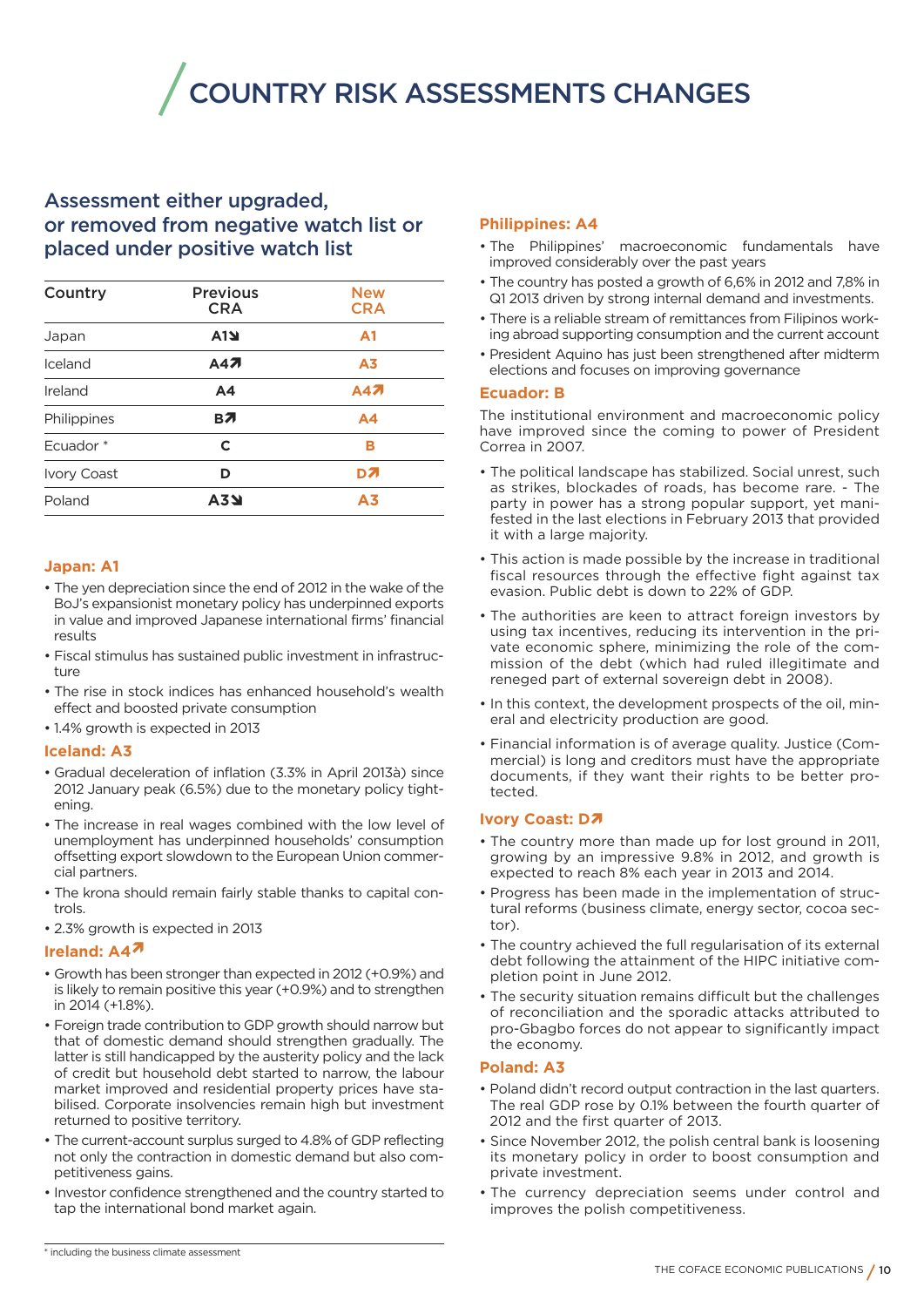# **Assessment either downgraded, or removed from positive watch list or placed under negative watch list**

| Country        | <b>Previous</b><br><b>CRA</b> | <b>New</b><br><b>CRA</b> |
|----------------|-------------------------------|--------------------------|
| South Africa   | A3                            | A4                       |
| Czech Republic | A3                            | A <sub>4</sub>           |
| Slovenia       | A3                            | А4                       |
| Tunisia        | A4                            |                          |

# **South Africa: A4**

- Slowdown of activity (2,5% in 2013) in a context of low external demand (EU).
- Tensed social situation (strikes, current wage negotiations in mines and automotive sectors).
- Increasing costs for corporates with rising wages.
- Lower latitude for fiscal policies.
- Currency depreciation (lowest level in 4 years).

## **Czech Republic: A4**

• 6 quarters of output contraction in a row (-1.1%, QoQ in Q1 2013).

- Open economy (exports account for 73% of GDP) especially toward the euro zone which would contract by 0.6% in 2013.
- Increase in structural unemployment (long time unemployment represents 37% of total unemployed versus 23% in 2009).

### **Slovenia : A4**

- 7 quarters of output contraction being recorded (-0.7%, QoQ in Q1 2013).
- Weak banking system, non performing loans are increasing and represent 20% of total loans.
- High corporate debt (85% of GDP).
- The economy is exposed to euro zone and more specifically Southern Europe which would contract in 2013.
- Slowdown of public spending affecting activity.

### **Tunisia : B**

- Increased socio-political tensions, with many economic and social challenges.
- A slower GDP growth expected in 2013.
- The continuation of large deficits of the public and external accounts.
- Fragilities of the banking sector and the business environment.
- An increase in payment incidents and a lengthening of debt collection.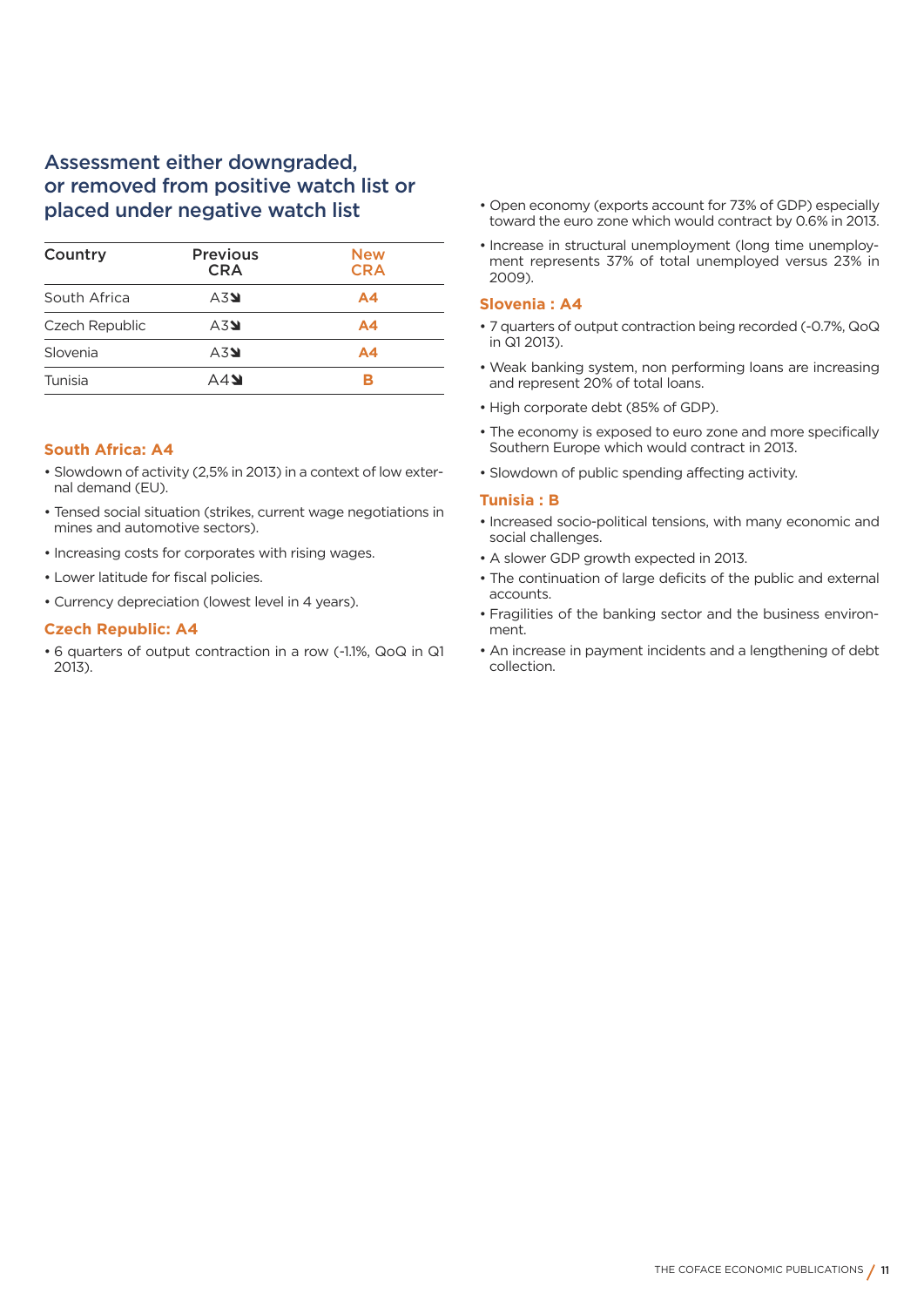| <b>China</b>                     |                                 |                         |        | <b>Coface Assessments</b> |                 |  |
|----------------------------------|---------------------------------|-------------------------|--------|---------------------------|-----------------|--|
|                                  |                                 | <b>Country risk</b>     |        |                           | A <sub>3</sub>  |  |
| <b>Beijing</b>                   |                                 | <b>Business climate</b> |        |                           | B               |  |
|                                  |                                 | <b>Medium term</b>      |        |                           | <b>LOW RISK</b> |  |
| c<br>H<br>$\mathbf{N}$<br>A<br>т | Main economic indicators        |                         |        |                           |                 |  |
|                                  |                                 | 2010                    | 2011   | 2012(e)                   | 2013(f)         |  |
|                                  | GDP growth (%)                  | 10.4                    | 9.2    | 7.8                       | 8.0             |  |
|                                  | Inflation (yearly average) (%)  | 3.3                     | 5.4    | 2.6                       | 2.8             |  |
|                                  | <b>Budget balance (% GDP)</b>   | $-1.7$                  | $-1.2$ | $-1.7$                    | $-2.0$          |  |
|                                  | Current account balance (% GDP) | 4.0                     | 2.8    | 2.3                       | 2.5             |  |
|                                  | Public debt (% GDP)             | 33.5                    | 25.5   | 22.8                      | 21.3            |  |
|                                  |                                 |                         |        | (e): Estimate             | (f): Forecast   |  |

# **Trade exchanges**

# **Exports of goods, as a % of total Imports of goods, as a % of total**



# **Risk assessment**

#### **Slight rebound in 2013**

After continuing to slow until the 3rd quarter 2012, activity picked up in the 4th quarter. Growth was however only 7.8% in 2012 and 7.7% in the 1st quarter 2013. Whilst the performance in the 4th quarter 2012 and the targeted stimulus measures promised a sharp rebound in the growth rate, key indicators for the first four months of 2013 reveal an outcome below expectations. The level of expansion in manufacturing output matches that of the worst period of the Lehman Brothers crisis because of impact of a destocking process within the industrial sector. These overcapacities are also leading to lower prices. The volume of raw material imports is down since the beginning of the year, confirming the reduction in demand from the industrial sector.

Household consumption continues to grow moderately. There has been a slowing in the growth rate of incomes together with an increase in the savings rate. The measures implemented by the government have not all had the expected impact. In the same way, the continuing growth in credit has not had a major effect on the level of activity. The Chinese authorities are not currently considering any further measures.

Property prices are still rising and demand remains high. Since the beginning of 2013, the sectors related to construction and infrastructures have returned to strong growth. The construction sector is thus likely to have a positive impact on growth this year. However, manufacturing industry and services are marking time. Chinese exports are becoming less competitive (appreciation of the yuan and increased cost of production) and the European and American economies remain flat. A reform of the Chinese economic model is thus required, with more targeted investments to prevent overcapacity and the household consumption becoming the driving for for growth (as stated by the authorities).

#### **Weaknesses persist at the level of SMEs, the banks and local authorities**

SMEs faced several shocks in 2012, notably substantial wage pressures and problems of access to finance. They are increasingly turning to the informal credit system, which applies usurious rates. In a context of sluggish external demand, these SMEs – which account for 68% of exports – could quickly find themselves in difficulty.

Despite the encouraging results of the strength tests on the largest retail banks, the banking sector could also suffer in the medium term as a result of the problems in the property sector and faced by local authorities whose total debt now amounts to 27% of the GDP. The risk of a string of defaults is likely to be avoided thanks to the intervention of the State which put in place conditions for refinancing this debt in 2012. However, this does not exclude the risk of occasional defaults by local authorities or second tier banks. The State, seeking to avoid the risk of moral hazard, could be tempted to make some isolated examples. At the same time there is also a rapid rise in shadow banking. In a situation where savings rates are very low, savers are turning towards highly opaque structured products. At the end of 2012, Huaxia Bank was unable to honour payments on a product that had reached maturity.

#### **Shortcomings in the business environment**

The political transition is being made with the emphasis on continuity: Xi Jinping and Li Keqiang, respectively President and Prime Minister since March 2013, are adhering to the line of their predecessors. They will have to take into account the social tensions which remain strong mainly because of the recurrent confiscations of agricultural land for the benefit of property developers and the inequalities between the countryside and the towns. Their first few months in the office demonstrate their willingness to reduce the level of inequalities, with the boosting of household consumption at the heart of the government's policy. Meanwhile relations between China and Japan have deteriorated since September 2012 after the Japanese government's decision to buy out the Senkaku-Diaoyutai islands from their private owner. These tensions over the sovereignty of the archipelagos in the China Sea are not isolated, as is shown by the recurrent conflicts concerning



the Paracels and Spartleys islands between China, Vietnam, Indonesia and the Philippines. Despite this rise in tensions, an armed conflict in the region remains unlikely at this stage.

Finally, major governance shortcomings persist, especially with regard to access to companies' balance sheets. The recent hardening of the conditions for obtaining financial information on businesses continues to be a key concern.

# **Strengths**

- **●** External accounts benefitting from competitiveness and industrial diversification
- **●** Limited risk of external indebtedness thanks to high level of foreign exchange reserves and a current account surplus
- **●** Sovereign risk contained: public debt is mainly domestic and denominated in local currency
- **●** Gradual move up-market
- **●** Infrastructure development boosted by stimulus package
- **●** High corporate savings rate financing the bulk of investments

- **●** Social tensions linked to rising inequalities
- **●** Share of consumption in GDP remains low: the rebalancing China's growth model remains a medium term challenge
- **●** Ageing population and pool of abundant cheap labour gradually drying up
- **●** Overcapacity in industry and trade
- **●** Weak China's banks, considering the credit dynamism and uncertainties concerning level of non-performing loans
- **●** Environmental problems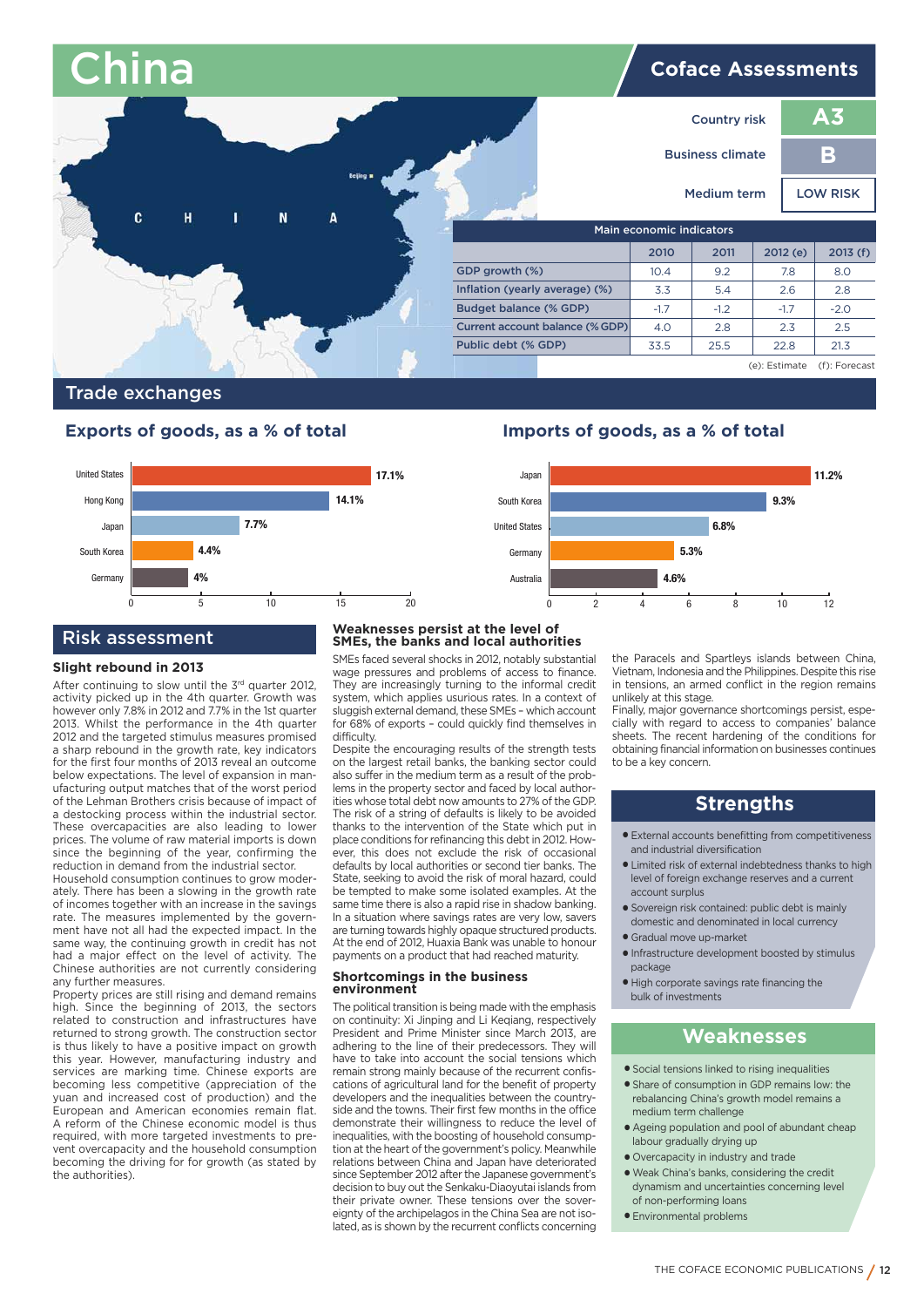# **Cyprus Coface Assessments**

**C Country risk A3 Business climate Main economic indicators 2010 2011 2012 (e) 2013 (f) GDP growth (%)**  $1.1 \quad 0.5 \quad -2.4 \quad -7.5$  **Inflation (yearly average) (%)** 2.6 3.5 3.1 3.1 1.4 **Budget balance (% GDP)**   $-5.3$   $-6.3$   $-4.8$   $-6.1$ **CYPRIIS Current account balance (%GDP)**  $-9.9$   $-10.4$   $-7.9$   $-1.3$ **Public debt (% GDP)** 61.5 71.6 87.3 148.0 (e): Estimate (f): Forecast

# **Trade exchanges**

# **Exports of goods, as a % of total Imports of goods, as a % of total**



# **Risk assessment**

#### **Domestic demand being held back because of the conditionality of the assistance plan for the country**

On 25 March 2013, Cyprus and the Troika (ECB, IMF and European Commission) reached agreement on a 10 billion euro aid plan that would be due for repayment in 10 years and over a period of 12 years, at a rate of 2.5%. An initial payment of 2 billion was made in May 2013. The agreement was notably conditional on the restructuring of the banking system, an increase on the rate of corporation tax (from 10% to 12.5%) and on the privatisation of nationalised assets. The Cypriot growth model, which is based around financial services (30% of GDP) therefore needs to be reinvented. In this context, the Cypriot economy will contract by almost -7.5% in 2013. GDP overall could fall by between 20 and 25% in volume within 5 years. As a consequence, the rate of unemployment was higher than the Eurozone average in 2012 at over 12% of the active population, and could reach as high as 20%. The number of job seekers has thus tripled since 2009 (and doubled in 2012 for longterm unemployed). The reduction in civil servant salaries (of between 6.5% and 15.5%) and high level of household debt will continue to hit household consumption which will remain depressed in 2013. Public sector employees are set to be cut again (between 0.8% and 2%). At the same time private sector investment will remain weak because of the level of company debt, the increase in the corporation tax rate and the sharp decline in the supply of credit following the restructuring of the banking sector. On top of this, following the bursting of the real estate bubble, the construction sector will remain depressed. Finally, the budget cuts, required by the troika as a condition for the aid, will reduce public investment.

## **Public finance cuts**

The banking system was severely damaged by the Greek crisis. The Cypriot banks, because of the close cultural and economic links with Greece, suffered hugely, not just because of the Greek economic crisis as such, but also and above all because of the depreciation imposed on Greek government bonds aimed at bringing the debt down to a sustainable level. The losses of the Cypriot banks in the operation amounted to approximately 4.5 billion euros (25% of GDP). In March 2013, following on from the Cypriot aid plan, the country's second largest bank, which had been kept going since the beginning of 2013 on emergency liquidity, was allowed to fail. It was then split into a "bad bank" that would eventually perish and a "good bank" that held the deposits of less than 100,000 EUR. Shareholders holding bonds and uninsured depositors with more than 100,000 EUR suffered significant losses, with the winding up of the bank. The country's leading bank, the Bank of Cyprus, took over the deposits guaranteed by the Laïki Bank, as well its debts with the ECB, estimated at 9 billion euros. Deposits in excess of 100,000 euros will be subject to a tax at the rate of at least 37.5%, with the depositors receiving shares in the bank in exchange.

The loan granted by the Troïka as well as the certainty of recession mean that the public debt will increase to almost 150% of GDP this year (87% in 2012). To reduce the level of debt, Cyprus will have to make a large number of budgetary adjustments. The Troïka has set the island the target of achieving a primary surplus (excluding debt servicing) of 4% by 2018. The government is however not going to be able to achieve the 3% deficit set by the Maastricht criteria in 2013 because of the fall in tax receipts with the decline in the economy.

The current account deficit should fall bearing in mind the reduction in imports with the decline in demand. However, the current account will remain in deficit under the impact of electricity and fuel imports. This is financed mainly by short-term capital, mostly from Russia and the Gulf states, which should however remain stable.

#### **A huge challenge ahead of the new President**

The pro-European candidate, Nicos Anastatasiades was elected President of Cyprus in February 2013. Given the measures being implemented by the



President to meet the demands of the Troïka, serious demonstrations arising from a crisis of confidence in the governing institutions are a likely outcome. The latest tax on deposits and capital controls that have been imposed could alter the relationship of the country with Russia. The two leading Cypriots banks effectively held a very large proportion of the Russian deposits. The Russians are probably going to lose through this tax, up to 8 billion euros, depending on the rate applied. As for the scheduled negotiations on the reunification of the island, despite the efforts so far, there is still a great deal to do to iron out the differences. Specifically, Turkey is still vetoing the entry of Cyprus to the OECD and prohibiting access to Turkish ports and airports for all ships and planes having transited via the island. Although the first Cypriot surveys are not due until the summer of 2013, the potential of off shore naturel gas reserves has worsened the dispute, with Turkey already signalling its disagreement.

# **Strengths**

- **●** Attractive business environment
- **●** Bilateral relations with Russia
- **●** Significant tourism potential

- **●** Critical level of public debt
- **●** High level of private debt
- **●** Banking sector out of scale and being restructured
- **●** Doubts on the likelihood of the reunification of the island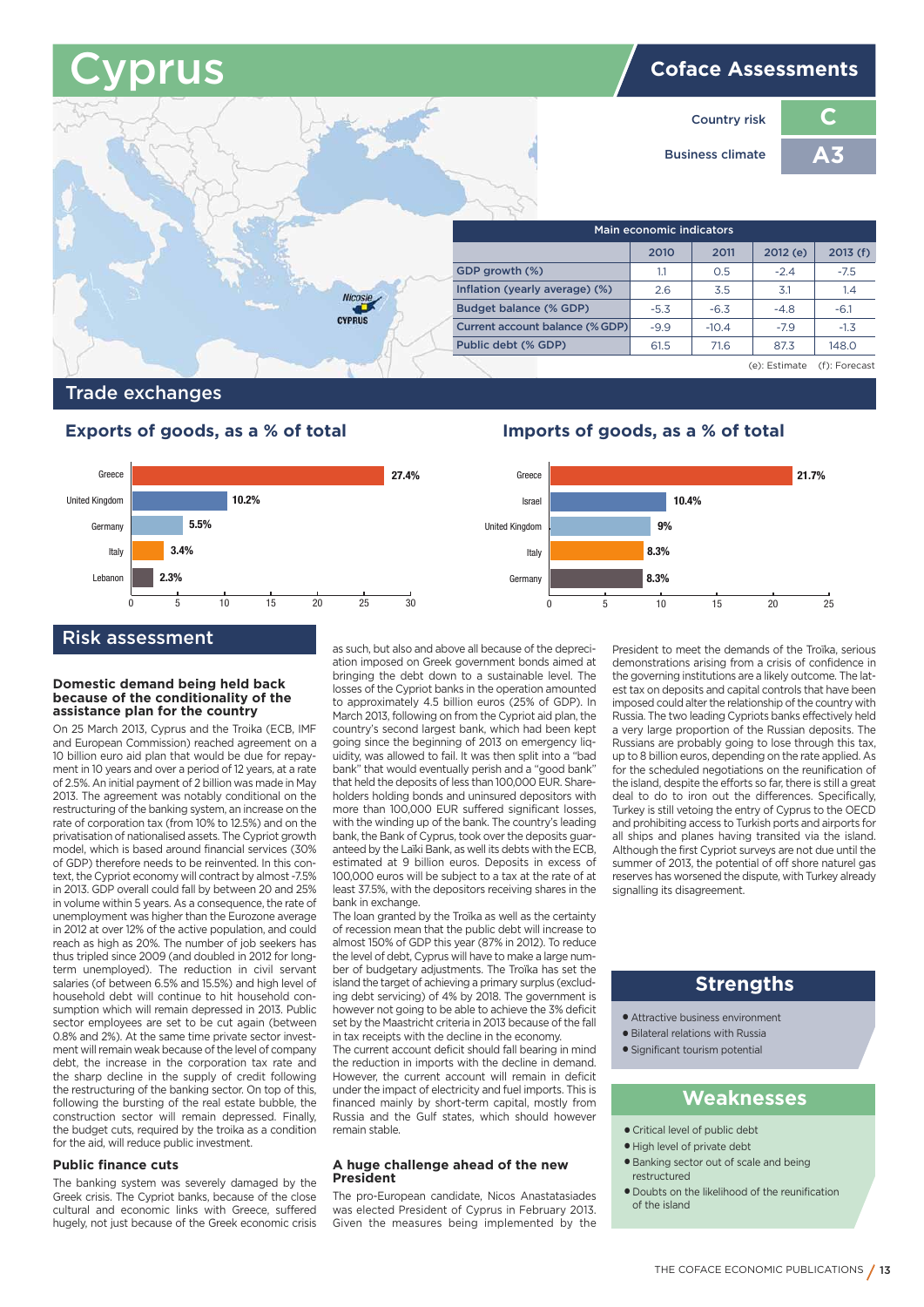# **Czech Republic Coface Assessments**



# **Trade exchanges**

# **Exports of goods, as a % of total Imports of goods, as a % of total**



# **Risk assessment**

### **Growth dependent on level of demand in Europe**

In 2013, the Czech economy is going to suffer under the expected contraction of the Eurozone and the austerity policies being implemented. The doubts about the economic outlook as well as the political indecision about implementing another one-point increase in the rate of VAT are weighing heavily on household consumption, which represents 50% of GDP. The 2014 parliamentary elections will however lead to a slight relaxation in the austerity policies towards the end of 2013 which will result in upturn in consumption in the fourth quarter. The job market will continue to worsen whilst long-term unemployment now extends to 37% of the unemployed, compared to 23% at the end of 2009. The Czech Central Bank cut the policy interest rate three times during 2012, without any effect on consumption. It is now at its bottom rate of 0.05%. The country' economy is very open, with total foreign trade representing 145% of GDP in 2012. However the full integration of the economy into the European manufacturing process has not enabled the country to derive lasting benefits from the depreciation of its currency (reaching its lowest level since May 2010 in May 2013). On top of this, the country has a twofold exposure as the European Union gets 84% of its exports (66% for the Eurozone) and 17.5% automobile. In the 1st quarter of 2013, for the first time since 2009, exports were down, by 4.4% year on year, and no longer played a positive role in growth. Inflation in 2013 will be below the 3% level, but still above that of 2010 and 2011 because of the increase in VAT and the increased cost of imported products. In addition, the Czech banking system, majority owned by Eurozone banks, could be a potential source of concern. However, unlike in most Eastern European countries, the subsidiaries are mostly financed by domestic deposits and are conservative in terms of the prudential standards.

## **Reforms to improve the public finances**

The government, put on notice at the end of 2009 by the European Commission, has, as of 2011, reduced the current account deficit to around 3% of GDP. Following fractious discussions within the coalition, the government approved a series of budgetary reforms (health and fiscal system) aimed at reducing the deficit and limiting the rise in the level of public debt. The most important reforms involved a reduction in tax benefits for house purchase savings and a toughening in the conditions for unemployment benefits. In addition, the implementation in 2013 of a reform passed at the end of 2011 (despite a considerable amount of criticism) will establish the principle of funded pensions, to gradually replace the unfunded system. The public debt, up ten GDP points since 2007, will remain at a sustainable level and enter a period of stabilisation. The current majority however would like to add to the constitution 4 critical debt levels linked with the implementation of the budget adjustments. If the public debt goes over 40% of GDP, preventative adjustment measures would have to be applied, as of 45% public expenditure would be frozen, above 48% the budget would have to be immediately revised to remove the excess, and a vote of confidence would be held on the government if the debt reached 50% of GDP. Investor confidence is crucial for the country because the current account deficit is covered by inward foreign investment, which has been weakened by the European economic environment. The Czech current account deficit contracted as of the second-half of 2011 mainly because of the weakening in domestic demand following the austerity policies being applied. The easing of these at the end of 2013 will translate into a slight rise in the current account deficit.

### **Reforms in a fragile social context**

During the January 2013 presidential elections the Czech public gave voice to its discontent with the policies being implemented by the government. Milos Zeman (centre left, PSD) replaced the outgoing President Vaclav Klaus. In an attempt to give a democratic boost against the declining participation and popular discontent arising from ongoing corruption, the elec-



tions were for the first time held using direct universal suffrage. The President however still only has a representational role. For the last 10 years policy in, the Czech Republic with regard to the EU has been fairly ambiguous, a divisive element for the ruling coalition (non-ratification of the European budget pact, opposition to the banking Union). This gave rise to concerns about a marginalisation of Czech diplomacy at the European level although the country retains its interest in joining the Eurozone. The already fragile parliamentary majority of the centre-right coalition is under threat as a result of growing dissension within its ranks. Following the extensive victory by the Social-Democrats in the regional and Senatorial elections of October 2012, the opposition is calling for early parliamentary elections in order to prevent a political impasse until June 2014.

At the same time corruption remains evident in the country as evidenced by a number of affairs involving **Ministers** 

# **Strengths**

- **●** Strongly integrated into international production chain
- **●** Favoured destination for foreign direct investment in central Europe
- **●** Current account deficits, external debt, foreign currency indebtedness and credit growth contained

- **●** High dependence on European demand: exports represent 84% of GDP, of which 67% are to the EU
- **●** Aging population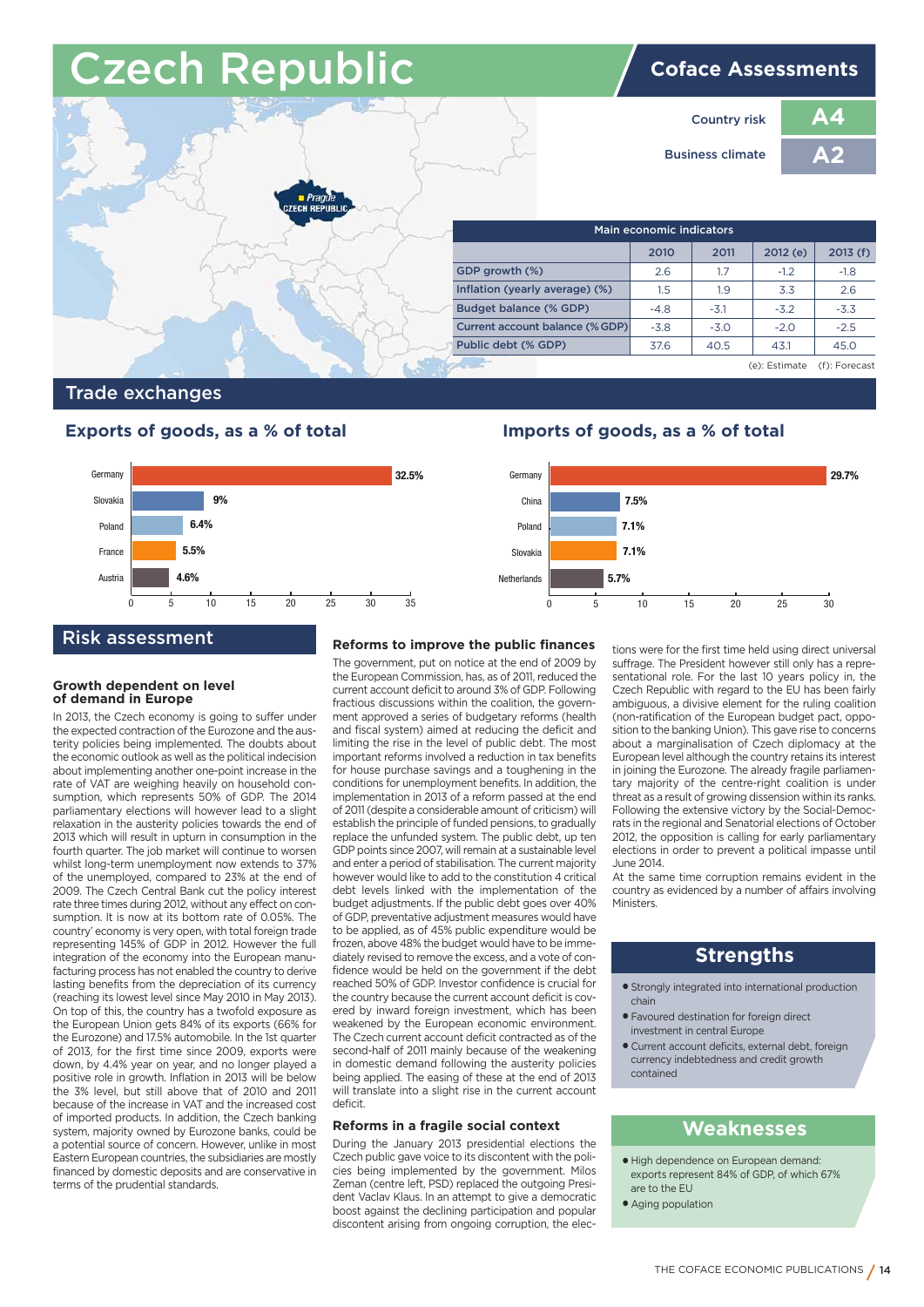|                      | <b>Ecuador</b> |                                 | <b>Coface Assessments</b> |                     |               |                  |  |
|----------------------|----------------|---------------------------------|---------------------------|---------------------|---------------|------------------|--|
|                      |                |                                 |                           | <b>Country risk</b> |               | B                |  |
|                      |                |                                 | <b>Business climate</b>   |                     |               | B                |  |
|                      |                |                                 |                           | Medium term         |               | <b>HIGH RISK</b> |  |
|                      |                |                                 | Main economic indicators  |                     |               |                  |  |
| $\blacksquare$ Quito | <b>ECUADOR</b> |                                 | 2010                      | 2011                | 2012(e)       | 2013(f)          |  |
|                      |                | GDP growth (%)                  | 3.3                       | 7.4                 | 4.8           | 3.7              |  |
|                      |                | Inflation (yearly average) (%)  | 3.6                       | 5.4                 | 5.1           | 4.5              |  |
|                      |                | Budget balance (% GDP)          | $-1.6$                    | $-1.0$              | $-2.5$        | $-2.0$           |  |
|                      |                | Current account balance (% GDP) | $-2.6$                    | $-0.2$              | $-0.5$        | $-1.5$           |  |
|                      |                | Public debt (% GDP)             | 20.0                      | 19.0                | 22.0          | 23.0             |  |
|                      |                |                                 |                           |                     | (e): Estimate | (f): Forecast    |  |

# **Trade exchanges**



# **Risk assessment**

#### **Lower level of public expenditure underpinning activity**

Activity will slow further in 2013, but much less than in 2012. The fall in oil prices will lead to reduced government revenue. In order not to worsen the public finances, and with the electoral episode over, the authorities will cut back on public expenditure to a certain extent. The share of public consumption and investment in the economy will still remain large. The expected increase in private investment (hydroelectric plant, refinery and mine) should partly offset this. Elsewhere, the authorities will continue with their policy of holding household consumption down with the aim of reducing the pressure of imports resulting of the inability of the local manufacturing sector to meet demand. The law passed in 2012 aimed at implementing firmer controls over credit, namely in the property and automobile sectors, and the major role of the public sector in banking, will help in this. Despite the upturn in remittances from expatriates in the United States, the current account deficit should worsen slightly because of increased imports of refined products following the shutdown of the main refinery for maintenance.

#### **Public accounts dependent on oil**

Oil revenues make up a large proportion of public resources (45%). However, the budget is regularly in deficit, preventing the build-up of reserves that could be used in the event of a fall in prices. Diversification of the resources is being sought through the development of mining resources with which the country is well provided. Despite some progress, traditional public revenues remain limited, in particular, by tax evasion supported by a large informal economy. Debt, though growing slightly remains low. Its external portion is very largely held by China and regional multilateral organisations, while the private sector portion collapsed in 2008 as a result of the deliberate default by the Ecuador state, which did not recognise its legitimacy.

#### **Foreign investors' caution**

The current account is slightly unbalanced. Imports slightly exceed exports, made up half by oil and the rest by bananas, shrimps and other marine products, flowers and cocoa. The main destinations are the United States and the countries of the region. Imports are driven both by consumption and investment in infrastructures, oil and mining. They are holding up against the increase in customs duties and quota reductions introduced in 2012, which suggests that these measures will be hardened. With regard to the balance of services, freight costs (insurance, transport) linked to trade and oil services paid to foreign companies greatly exceed revenues from tourism. On the other hand, with regard to the financial account, the sums sent by Ecuadorians who have emigrated to the United States, Spain and Italy are well in excess of dividend repatriations by foreign companies. Since the 2008 default and the resulting deterrent cost of access to the private market, the external deficit is funded largely by China and the remainder by regional multilateral organisations; Chinese loans are secured on future oil revenues and electricity production which they contribute to develop. Foreign investors remain cautious despite the progress in governance and the imminent adoption of more favorable legislation regarding the exploitation of oil and mineral resources. Corruption, the advantage often given to national companies in the granting of markets, price control more or less offset by subsidies, difficulties in having the validity of claims recognised before the courts, the risk of expropriation and legislative reversal remain. The authorities are however seeking investments for the development of mining resources, to revive stagnant oil production and to diversity the electricity production using dams and wind power. The agricultural and manufacturing sectors will remain unattractive because of the lack of competitiveness resulting from the rigidity of the labor market and the appreciation of the exchange rate due to inflationary pressures and the dollarization of the economy.

#### **Social progress dependent on oil resources**

President Rafael Correa won the presidential election in February 2013 with 57% of the vote and his party Allianza Pais nearly three quarters of the seats in Congress against a divided opposition. Oil resources have enabled the development of social programmes

# **Exports of goods, as a % of total Imports of goods, as a % of total**



and higher subsidies. However, the indigenous communities are critical of the inadequate social progress and the lack of consultation on the development of oil and mining resource, while the opposition press complains of abuses of authority. The dollarisation of the economy adopted in 2000 seems firmly entrenched. It allows non-transfer risk to be reduced by eliminating the risk of non-convertibility but does not eliminate it. Dollarization could, however, be jeopardized by severe financing difficulties related to a fall in oil prices.

# **Strengths**

- **●** Extensive resources: minerals (copper, gold, silver), oil, gas, hydroelectric
- **●** Next energy self-sufficiency through hydropower
- **●** Tourism potential, (flora, fauna, landscape, cultural heritage)
- **●** Climatic diversity, allowing numerous crops: cocoa, coffee, bananas (world's biggest exporter)
- **●** Marine resources (biggest shrimp exporter)
- **●** Low public and external debt
- **●** Dollarised economy

- **●** Poorly diversified economy, dependent on oil, vulnerable to external shocks
- **●** Inadequate infrastructures (roads, dams) and poorly qualified workforce
- **●** Oil production stagnating
- **●** History of sovereign default
- **●** Low level of national and foreign private investment
- **●** State interventionism
- **●** Expensive and still underdeveloped credit supply
- **●** Opposition of indigenous and rural populations and ecologists to the exploitation of primary resources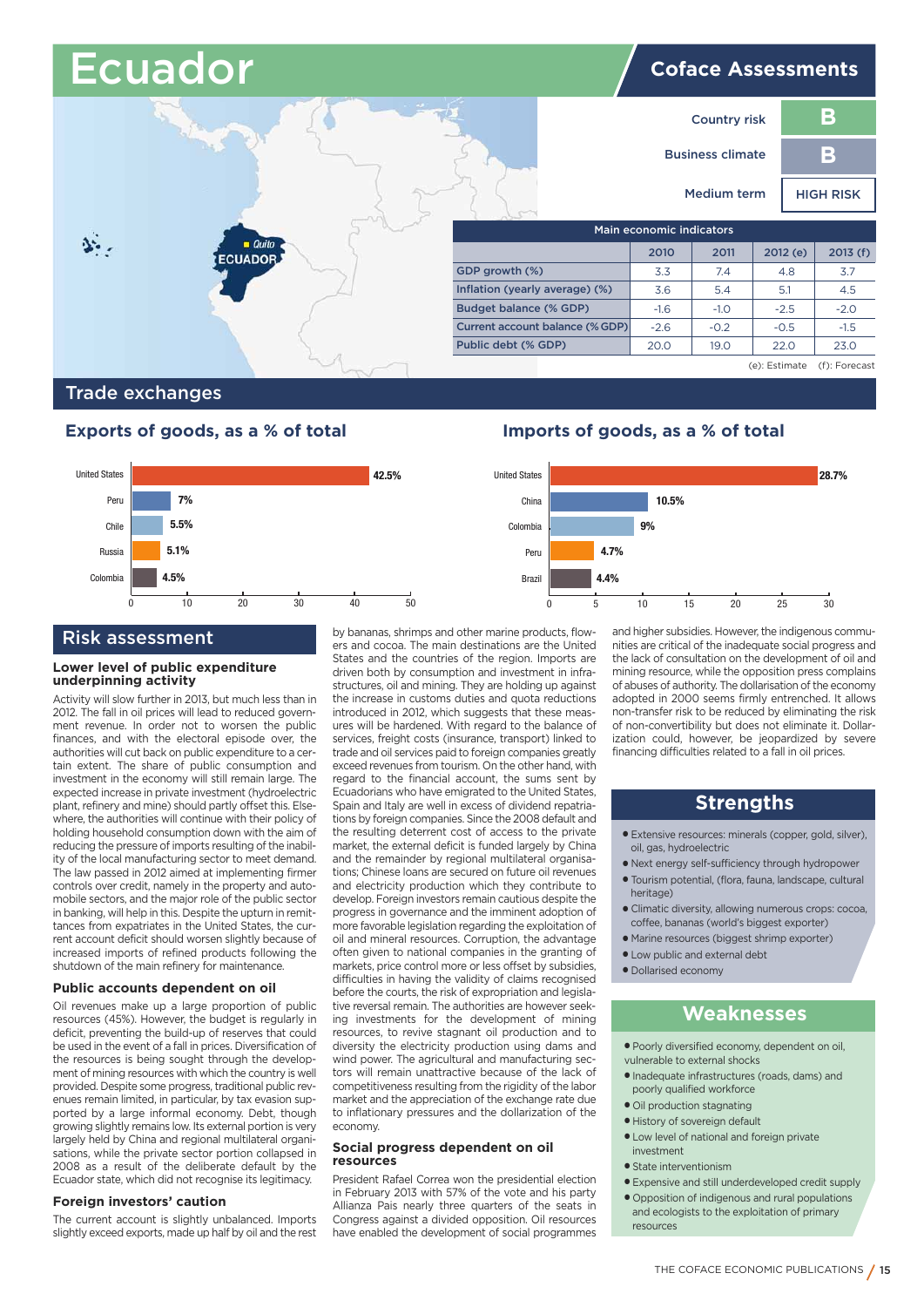# **Coface Assessments Ireland**

**A4 A1**



# **Trade exchanges**

# **Exports of goods, as a % of total Imports of goods, as a % of total**



### **Moderately buoyant external trade**

Ireland - a very open economy with exports of goods and services slightly exceeding the GDP – saw growth slow in 2012 as a result of the European crisis. Less severely than expected, however, due to a slowdown in the decline in domestic demand. GDP growth should remain close to 1% in 2013. Foreign trade will continue to contribute positively to activity. Many sectors have made productivity gains which will boost their export performance. Chemicals, IT and telecoms equipment are therefore expected to post satisfactory results. At the same time, the expiration of certain patents should slow pharmaceutical exports. Agri-food is a key segment but margins are falling and the bankruptcies in 2012 point to the weakness of the industry. Services exports, in particular business and IT services, make up half of Irish exports and are currently growing more quickly than merchandise exports. The United States, which will continue to grow in 2013, use Ireland as an entry point to the EU and accounts for 20% of sales abroad. Nonetheless, despite the many advantages of Irish exports, 70% of sales of services are still absorbed by the European Union of which 22% by the United Kingdom alone. Accordingly, weak activity in western Europe will act as a major curb on the expected recovery.

#### **Fiscal retrenchment and the lack of credit put pressure on domestic demand**

The sectors oriented towards domestic demand will continue to suffer from the repercussions of a crisis of extraordinary dimensions. Private and public consumption will continue to contract but at a slower pace than in 2012. Austerity measures and the scarcity of credit put downward pressure on domestic demand but household debt – even if it remains huge (195% of disposable income at the end of 2012) - started to narrow, residential property prices have stabilised and the labour market improved (the unemployment rate declined to 13.7% in the first quarter of 2013). But for the time being, construction and distribution - marked by several bankruptcies in 2012 - continue to pose a high credit risk. Investment recovered in 2012 mainly driven by investment in aircrafts but other categories also appeared to have bottomed out

### **Light at the end of the tunnel?**

Ireland has been undergoing its convalescence with EU and IMF help since November 2010. The necessary bank disengagement is putting pressure on the real economy by creating a shortage of funding for the domestic private sector. The banking crisis also puts considerable pressure on the public debt, which will continue to rise in 2013. The government bailout of banks was particularly generous as evidenced by the massive public guarantees on bank liabilities. In any event, the conditionality under the EU/IMF arrangement is running smoothly. The arrangement ends in late 2013 and Ireland is expected, at that point, to be able to finance itself entirely independently over the long term on the markets. Taking advantage of the sharp drop in sovereign bond interest rates, made possible by the compliance with the IMF arrangement, the announcements made by European leaders during the summer of 2012 and, more recently, the restructuring of the IBRC debt, the country started to tap the international bond market again.



# **Strengths**

- **●** Flexible economy
- **●** Business-friendly environment. favourable tax system
- **●** Presence of multinational companies
- **●** Specialisation in high value-added sectors (including pharmaceuticals and IT services)

- **●** Dependence on European economy
- **●** Over-indebted households
- **●** Damaged banking sector
- **●** Seriously worsened public finances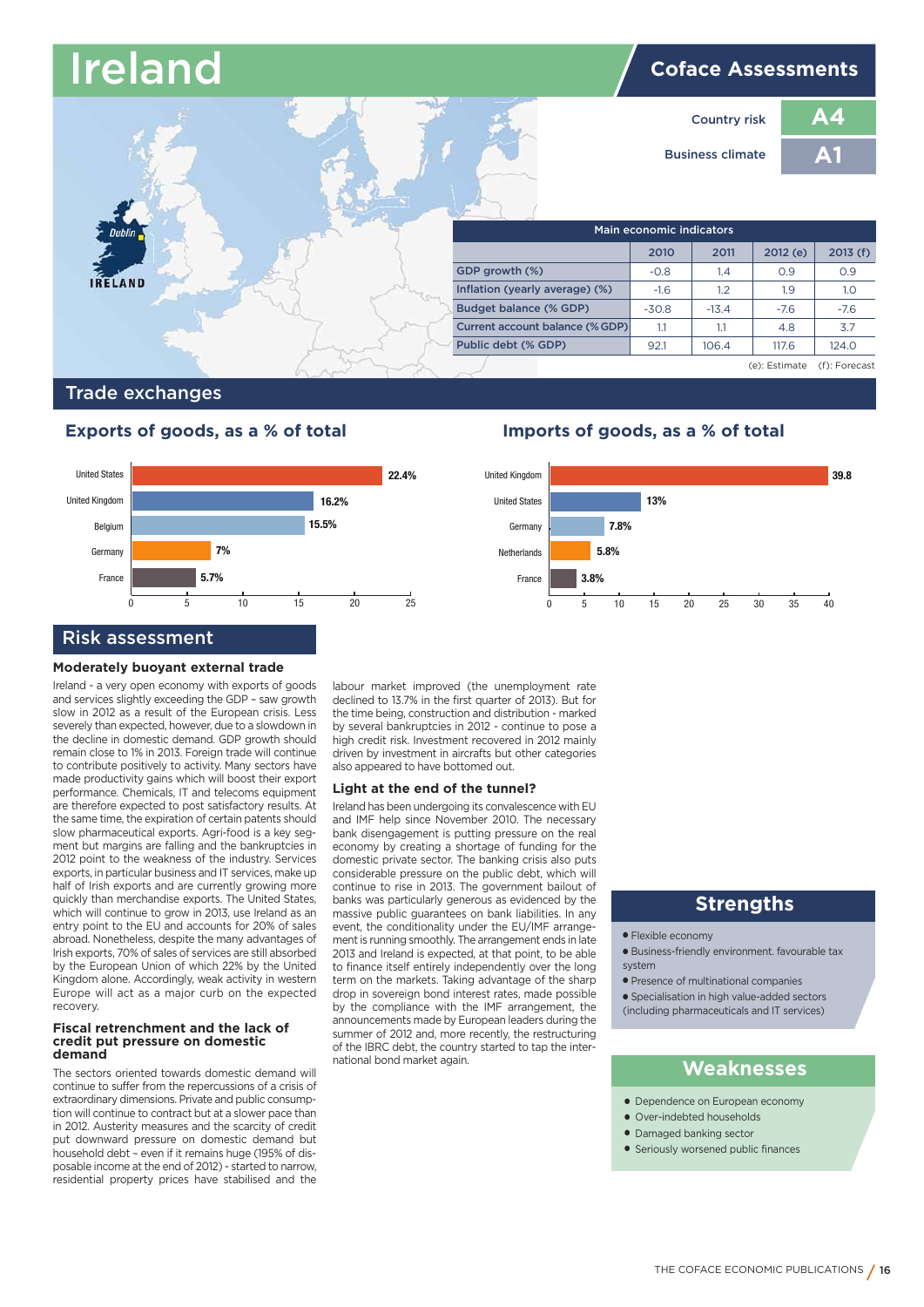# **Orv Coast IV Coast IV Coface Assessments**



# **Trade exchanges**



# **Risk assessment**

#### **Greater economic vitality than forecast**

The upturn in economic activity in 2012 was more vigorous than forecast, following the 2011 recession resulting from the painful post-electoral crisis (December 2010 - April 2011). In a context of normalisation of the political situation, growth was sustained by public sector investment and a recovery in domestic demand. Major infrastructure projects that have been launched include the renovation of the universities, a restarting of the construction of a bridge and a highway, the rehabilitation and construction of classrooms and health centres. The private sector has also been involved with the construction of another bridge, in the capital, and the development of thermal power plants. The expansion should continue through 2013 at a sustained rate thanks to the increase in public and private investment to which should contribute a better business climate, donor assistance, the return of investor confidence and the promotion of public-private partnerships. An upturn in consumption is also forecast in rural areas, linked mainly to increased producer incomes following the reform of the cocoa sector.

Alongside the recovery there has been a leap in imports, which has led to the re-emergence of a current account deficit, following a number of years of surpluses. Official loans and direct foreign investments have however picked up and capital flights have abated.

There are plenty of reforms still in the planning stage, with the priorities being a restructuring of VAT, the continued improvement in the business environment, the adoption of an electricity code and the drawing up of a medium-term wage strategy. Any economic take off will depend, in the longer term, on the level of investment in education and training, the reduction of social inequalities and improvements in the area of governance.

#### **Public sector accounts have improved and the country has regularised its external debt**

Fiscal performance has improved thanks to the recovery in activity, the favourable trend in cocoa prices and the reorganisation of tax services, even though the wage bill has strongly increased and the restructuring of the public sector is lagging behind. In June 2012, the Ivory Coast reached the Heavily Indebted Poor Countries (HIPC) Initiative completion point, paving the way for a further bilateral and multilateral debt relief. The country also normalised its relations with private creditors, having resumed the payment of its 2010 euro-bond coupons. However, the public debt profile is still vulnerable to external shocks (growth, borrowing conditions).

#### **The political situation has returned to normal but the security context remains challenging**

There has been very little progress in terms of national reconciliation since the end of the post electoral crisis. Legislative elections, the first in more than a decade, were held in December 2011, from which President Ouattara's party emerged stronger. The former ruling party, however, boycotted them. This was also the case for municipal and regional elections in April 2013, won by independent candidates and, within the coalition, the president's party. In any case, Laurent Gbagbo's party is substantially weakened since the latter was transferred to the International Criminal Court in The Hague and it does not seem to be in a position to compete with the governing coalition. Moreover, the security situation has worsened somewhat since August 2012, with a series of attacks, attributed to pro-Gbagbo forces, against the army, the police and a power station. Violence has continued at the beginning of 2013, with further raids against municipalities close to the border with Liberia.

# **Exports of goods, as a % of total Imports of goods, as a % of total**



# **Strengths**

- **●** Agricultural wealth, including cocoa, and diversification into hydrocarbons and ores
- **●** Processing industry and modernisation of port and road infrastructures
- **●** Further debt cancellation in June 2012 under HIPC and MDRI initiatives

- **●** Fragile security context despite normalisation of the political situation
- **●** Economy dependent on developments in cocoa and oil prices
- **●** Weak investment and governance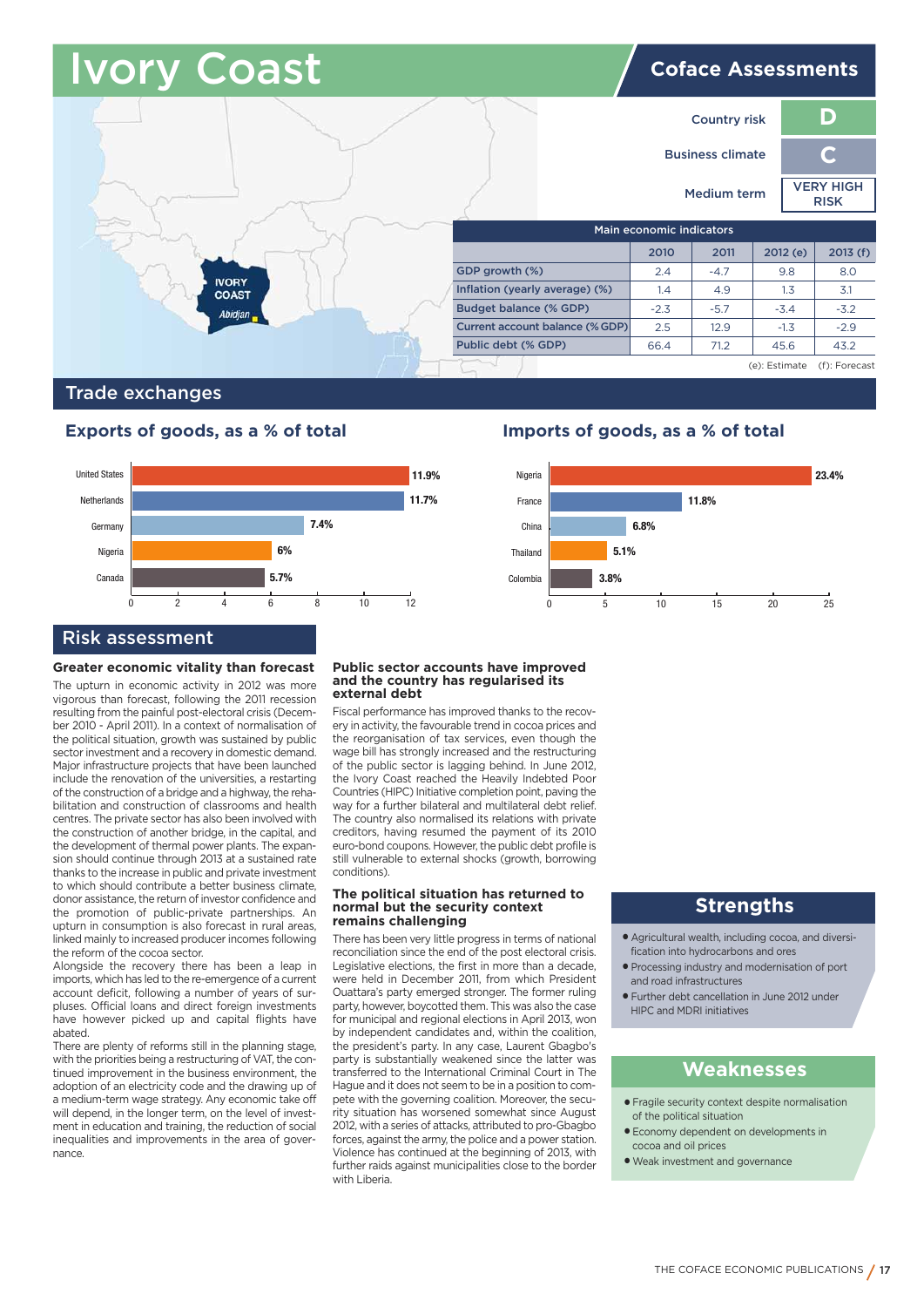# **Japan Coface Assessments**

 **2010 2011 2012 (e) 2013 (f)**

4.5  $-0.7$  2.0 1.4  $-0.7$   $-0.3$  0.0 0.1  $-8.4$   $-9.3$   $-9.9$   $-9.0$  3.7 2.0 0.9 0.7  $1927$  2053 2198 2320



**Country risk Business climate** **A1 A1**

(e): Estimate (f): Forecast

# **Trade exchanges**



# **Expansionist monetary policy has big impact on the economy**

In the fight against deflation and the appreciation of the yen, Prime Minister Shinzo Abe acted immediately after coming to office at the end of 2012. The expansionary monetary policy put in place by the Bank of Japan led to a dramatic depreciation of the Japanese currency and drove share prices significantly higher, strengthening the wealth effect for households. As a consequence, they increased their spending in the first quarter of 2013. Investments, however, remain weak. Private consumption is expected to decrease in the coming months, and then increase again towards the end of the year as Japan gets ready for the increase in the consumer tax from 5% to 10% in 2014 and 2015. The fiscal stimulus to boost growth through public investment in infrastructures should also help sustain activity. Private investment however is not likely to see any significant upturn. In this context, the deflationary pressures could ease, which would see the rate return to the positive zone. This trend will be reinforced by the higher prices for energy imported to substitute for energy previously supplied by 52 nuclear power plants. These plants provided for 30% of electricity needs, but have remained closed since the end of 2012. However, the policy of the Abe Government is subject to certain medium-term risks, namely the risk of public finances worsening in the event of a rise in inflation expectations. This could mean an increase in long-term interest rates as well as negative impacts on the financial situations of the banks which hold a large amount of public debt.

#### **Rising exports**

The depreciation of the yen since the end of 2012 (22% against the dollar between November 2012 and June 2013) has helped revitalise exports and lead to an improvement in the financial results of major international companies. This depreciation and its beneficial effects on international sales do need to be put into perspective however. It amounts, on a trade-weighted basis, to 15% over the same period. In addition, it has a limited

impact on the volume of international sales, bearing in mind the low price elasticity of Japanese exports. Finally, as almost half of the exports are invoiced in dollars, the depreciation of Japan's currency should eventually lead to a reduction in the yen revenues of export companies. Nevertheless, the weaker yen should partly offset the elements that put Japanese exports under pressure in 2012, i.e. the recessions in the peripheral eurozone countries and the weak rate of economic activity in its core countries, with the European Union representing 12% of its sales. Among the uncertainties, those relating to the territorial conflict with China over the Senkaku-Diaoyu islands are worrying, as China accounts for nearly 20% of Japanese exports. Even if we can assume China will gradually lift the boycott on Japanese goods, exports of intermediary industrial products to China (20% of total sales) are likely to continue to suffer from the indirect impact of decelerating European demand for finished Chinese products which incorporate intermediate Japanese goods. Finally, the fiscal adjustment conducted by the United States, could more or less affect sales to the States (16%), depending on the scale of tax rises and spending cuts that will be agreed upon. Subject to an easing of geopolitical tensions with China, exports are expected to rise slightly, but not enough to enable external trade to contribute positively to growth, as imports will remain sustained by purchases of energy to replace the lost nuclear power.

#### **Companies weakened by higher electricity tariffs and slower demand but the favourable exchange rate underpins firms' financial results**

The use of imported energy resources has increased production costs in the Archipelago, while the price of electricity was already high by international standards. The decision to authorise an average electricity price increase of 10% since July 2012 has been a weakening factor for businesses, but especially for large consumers like the electric steelmaking arc furnaces. Meanwhile, the slowdown in world demand is likely to continue to affect the mechanical engineering and

# **Exports of goods, as a % of total Imports of goods, as a % of total**



semi-conductor sectors. Sales of household appliances were hit by the ending of subsidies and printing companies by very tough competition, which squeezed their margins. The largest manufacturers have posted positive results I, the  $1$ <sup>st</sup> quarter of 2013 thanks to the appreciation of the yen. Banks' activity is under strain with profits eroded by low interest rates, while demand for credit remains subdued. So, in 2013 certain regional banks could undergo difficulties associated with deteriorating solvency among the SME's, whose debt banks have already restructured. Nonetheless, for the moment, the number of company bankruptcies is stable. This is reflected by the Coface payment incident index, which still follows a favourable trend.

# **Strengths**

- **●** Exclusive geographic position in a dynamic region
- **●** Very high national savings level (around 23% of GDP)
- **●** 90% of public debt held by domestic investors
- **●** More favourable yen's exchange rate due to new monetary easing

- **●** Government instability (seven prime ministers in seven years)
- **●** Worsening public finances
- **●** Decline in economically active population and growing proportion of workers without job security
- **●** Low productivity of SMEs
- **●** Uncertainties over the nuclear question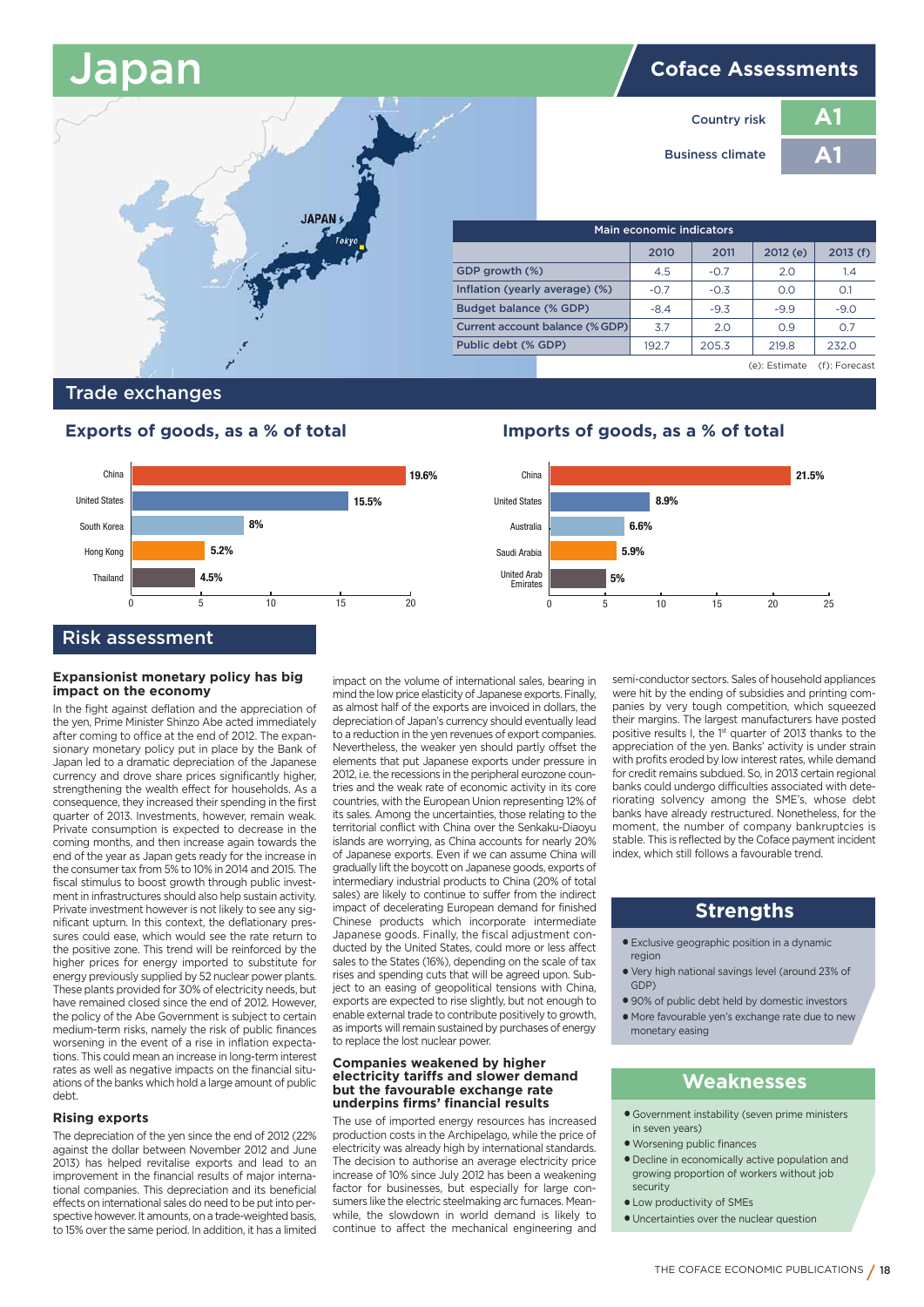# **Philippines Coface Assessments**



## **Trade exchanges**

# **Exports of goods, as a % of total Imports of goods, as a % of total**



# **Risk assessment**

#### **Growth driven by household consumption**

The Philippines achieved sustained growth of 6.6% in 2012, despite weak demand in Europe and the United States. The main driving force for this remained household consumption, accounting for 70% of GDP, and public and private investments. Household consumption will continue at a sustained level under the effects of the rapid expansion in credit as well as remittances from expatriate workers (over 7% of GDP). In terms of supply, the business process outsourcing (BPO) sector has seen very strong growth over the last ten years. This now accounts for approximately 5% of GDP and 25% of exports. The call centre sub-sector here now employs more people than it does in India, which until 2011 was the reference country in this regard. It should also be noted that the construction, financial intermediation and property sectors are experiencing rapid growth.

In the short term, the main risk to activity is a slowdown in global growth as exports represents almost 50% of GDP. The Philippines are especially exposed to the trade channel with over 40% of its exports coming from the electronics sector whose business cycle is very closely linked to that of the advanced economies. In addition the increasing levels of unemployment in those countries to which expatriate Philippine workers have traditionally gone will also impact on household consumption. On top of this, despite progress in terms of investments, notably in infrastructure (with the government setting up 80 public-private partnership based investment projects worth a total of 7.5% of GDP), growth continues to be held back by the poor rate of investment, with the implementation of public investment projects seriously slowed by bureaucratic obstacles.

Inflation is likely to remain under control in 2013. In 2012 the inflation rate is 3.1% as an annual average, with the Central Bank's target range being between 3 and 5%. The consumer price index benefited from a drop in world agricultural prices during the first half. With food prices representing over 50% of the index (of which rice accounts for 10% of the total) inflation is highly dependent on movements in the price of foodstuffs.

In this context of weak inflationary pressure and in order to curb the appreciation of the peso, the Central Bank moved to cut rates several times during 2012, so much so that rates are now at historic low. This is one of the factors behind the strong growth in the private sector credit.

#### **The country's financial position remains very solid**

Regarding public sector finances, the fiscal deficit in 2012 was 2.3% of GDP and should remain at a moderate level in 2013. Against the backdrop of a small deficit and sustained GDP growth, the sovereign risk has fallen and public debt is expected to continue downwards this year.

The external financial position also remains favourable. It is the remittances from expatriate workers that ensure the strong stability of the Philippines' external accounts. These have proven to be extremely resilient throughout the crisis and helped produce a current account surplus of 3% each year. Exports of services have also been on an upward trend over recent years and this will continue in 2013. The Philippines will therefore continue to record a current account surplus. Given this context, the peso will continue to appreciate at a moderate rate in 2013. Alongside the appreciation of the peso, there has also been a growth in the country's currency reserves, these increased by 8.5 Bn USD in 2012 to reach 84 Bn USD (33.5% of GDP).

#### **Political stability in 2013**

Benigno Aquino's (Liberal Party) landslide presidential election victory in 2012 was not hugely contested. This initial popularity and the support of the Philippines elites bode well for relative political stability until the next presidential election in 2016. In addition, the partial results of the mid-term elections, held in May 2013, gave support to the coalition under President Aquino.

During his election campaign in 2010, B. Aquino gained voters confidence by focussing his campaign on achieving better governance and its positive impact on the economy. However, despite this stated desire on the part of the President, corruption per-



sists in the country. There are continuing shortcomings both in terms of compliance with the law and the quality of regulations. One of the President's stated objectives for the year also covers a reduction in poverty and inequality.

Recent improvements can however be seen in terms of internal political stability. In October 2012, the Philippine government reached a peace agreement with the rebel movement that had been calling, for 40 years, for the creation of an independent Islamic state on the island of Mindanao. In geopolitical terms, its relations with China were tense in 2012, with this increased tension arising from territorial conflicts in the mid China Sea. In May 2013 its relations with Taiwan also deteriorated following the death of a Taiwanese fisherman killed by the Philippines Coastguard, and the Philippines does not recognised Taiwan as a legitimate state.

# **Strengths**

- **●** Significant role played by the electronic sector in the economy (over 40% of exports)
- **●** Constant growth in its exports to emerging Asian economies: accounting for over 45% of exports in 2011
- **●** Household consumption and the external accounts benefit from remittances by expatriate workers.
- **●** The business process outsourcing (BPO) sector is thriving

- **●** Low level of investment, specifically infrastructure **●** Governance shortcomings
- 
- **●** Inequalities and demographic growth affect economic performance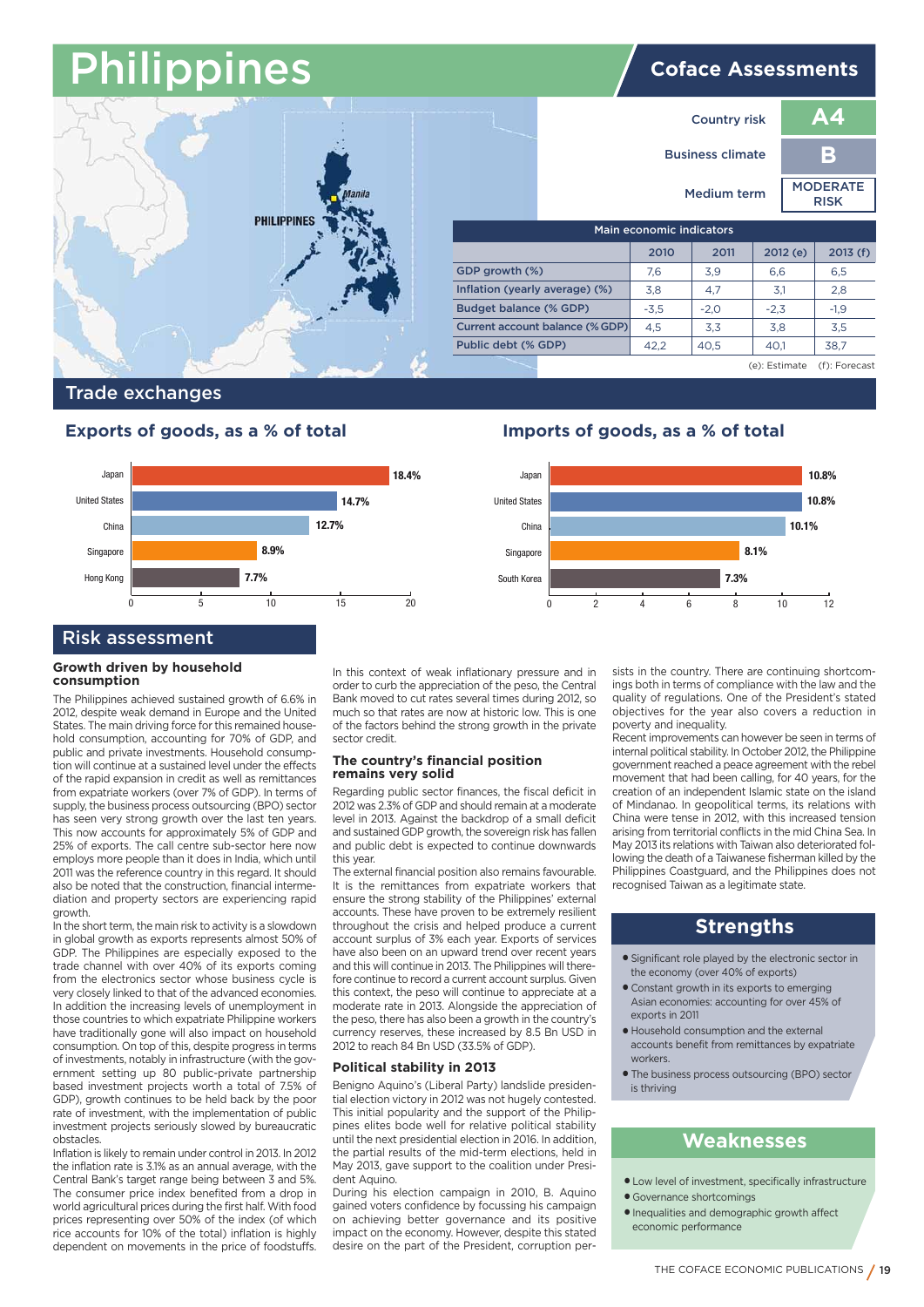# **OVENIA Coface Assessments**



# **Trade exchanges**



### **Stalled growth**

Slovenia dipped into recession in the second-half of 2011. The contraction in activity worsened in 2012 and will continue in 2013. Its growth is being hit by the budgetary consolidation measures and by the contraction in European activity. Both investment and household consumption contracted in 2012 (respectively -9% and -3%). Exports were also down (-1%) reflecting the situations in its European partners – Italy accounts for 12% of exports – and the poor health of the automobile sector (32% of exports). The foreign trade balance did however contribute to growth because of the decline in imports associated with weak domestic demand. Growth will remain negative in 2013, with household consumption again impacted by the desire of the State to reduce the public deficit (VAT increased from 20% to 22%). This will take the form of a cut in the number of government employees and further cuts to their wages (-5%). The number of job vacancies is decreasing sharply, a sign of the decline in investment and will further hold back growth in 2013. Unemployment has also risen and reached 12% in 2012 (6% in 2008). Inflation in 2012 increased slightly, mainly as a consequence of the higher taxes on alcohol and tobacco. It should fall back through 2013 with the weakening in domestic demand and the stagnation of raw material prices.

### **A precarious banking system**

Private companies in Slovenia are burdened under a massive level of debt acquired back at the start of the 2000 decade (85% of GDP in 2012). The companies are due to repay their debts in a context of fragile domestic and European economies, which is impinging on their margins. The collapse of the construction sector is a symbol of problems facing the country, this now accounts for no more than 4% of GDP compared with 9% in 2009 and included the bankruptcy of its three leading companies. The banking sector, mainly consisting of public banks, has been undermined by the rise in nonperforming loans (24% of loans for the domestic banks in June 2012) and by the withdrawal of the subsidiaries of foreign banks associated with the Eurozone

recession. Foreign banks effectively reduced their exposure by \$10 billion - 21% of GDP - in the 3<sup>rd</sup> quarter 2012. All the banks are also undercapitalised, obliging the State to intervene at regular intervals to support them. The banking system needs restructuring in 2013 with the creation of a defaulting structure that will help relieve the banking system of its delinquent loans and recapitalise the system. The cost for the State in estimated at 11% of GDP. In this context the successful issue of \$2.25 billion (5% of GDP) of 10 year treasury bonds in October 2012, whilst there were no takers for the previous issue in April, gave Slovenia a degree of room for budgetary manoeuvre. The country's budgetary position has got much worse since 2008 and the efforts to improve it are coming up against a lack of political consensus on the reforms of the pension system and the labour market. The public debt has thus increased from 23% of GDP in 2008 to almost 70% in 2013. The government is planning on prevising 15 public companies to try and reduce this debt (namely: the Slovene national airline, telecoms, Ljubjana airport and the country's second bank: NKM).

The current account balance has improved significantly, namely because of the decline in imports, the corollary of weak domestic consumption. At the same time however, its external finance requirements remain high because of the weight of debt repayment. Direct foreign investment (2% of GDP) remain flat and will only cover a very small part of the financial requirement. In this context, the external debt, mostly private, will remain high in 2013 at around 120% of GDP. The country's refinancing capacity, even without any exchange rate risk, could be limited by growing mistrust among foreign investors, in the context of the persistent sovereign debt crisis in the Eurozone.

#### **An unstable political environment**

Traditionally reputed for its stability, the political environment has deteriorated in the wake of the Eurozone crisis. The presidential elections in December 2012 confirmed the confusion within the population as the

# **Exports of goods, as a % of total Imports of goods, as a % of total**



defeated former Prime Minister, Borut Pahor (centreleft) was elected President. The austerity measures being implemented led to the disillusion with the political class: the turnout for the election was only 47% and this was two weeks after a mass protest movement was organised on the streets of Ljubljana. The government of M. Jansa was overturned in February 2013, following a vote of no-confidence in Parliament, with strong suspicions of corruption involving the Prime Minister. The new Prime Minister, Alenka Bratusek, leading the centre-left "Slovenia positive" party, is widely acknowledged for her ability to manage the Slovene economy as a former top finance civil servant.

# **Strengths**

- **●** Highest GDP per capita in Central Europe
- **●** Diversified business sectors (automotives, domestic appliances, pharmaceuticals, tourism, financial services)
- **●** Germany is the main trading partner (25% of exports)
- **●** Member of the Eurozone since 2007

- **●** Economy dependant on world trade, vulnerable to the Eurozone economic context
- **●** Public accounts threatened by ageing of the population
- **●** Increased unemployment following the crisis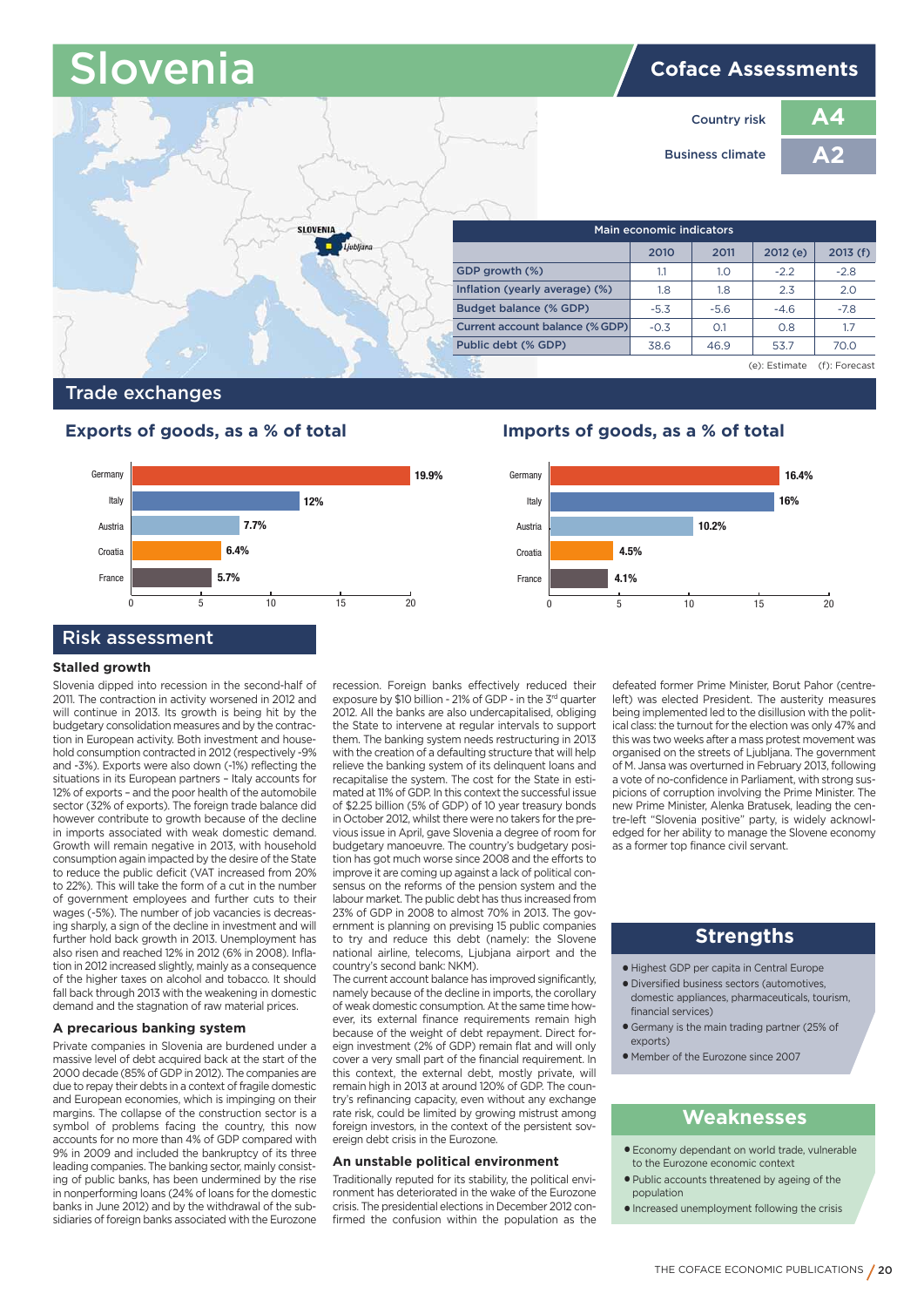# South Africa **Communist Africal**



# **Trade exchanges**

# **Exports of goods, as a % of total Imports of goods, as a % of total**



#### **Slowdown confirmed in 2012 with no recovery foreseen for 2013**

There was a sharp slowdown in the South African economy in 2012. The data for the first quarter 2013 showed that any recovery, even slight, is likely to be some way away. The mining and extraction sector (diamonds and manganese), as well as the services, expanded at the beginning of the year whilst manufacturing output shrank significantly (-8% on a quarterly basis). This trend is likely to continue given the outlook for the European economies, the main outlet for South African exports (22% of the total) but also the lack of vigour in its domestic demand. Consumption, the main driving force for growth (66% of GDP), will be held in check by the level households debt (76% of disposable income), inflation and the deterioration in the job market (25% unemployment). There could be further strikes in the industrial sector, already struggling under the burden of rising costs (wages, energy and imported inputs). The public sector companies, TRANSNET (transport) and ESKOM (electricity) will continue their investments in the framework of governmental programmes aimed at improving the infrastructure. Private sector investments however are likely to be suspended.

The high costs of food and energy (petrol and electricity) are keeping inflationary pressures up, worsened by the depreciation of the rand. The weakness in demand should however make it possible to hold inflation within the Central Bank's "target" zone (3% to 6%).

#### **Worsening of the budget and current account deficits will be difficult to avoid**

In 2012, the negative impact of the economic slowdown on tax revenues played its part in deepening the budget deficit. The consolidation of public finances as announced for the 2013/14 fiscal year could therefore be hard to achieve. The pre-electoral period (presidential in 2014) and the public investment commitments in the National Development Plan will maintain expenditure at a high level. The increase in some taxes will limit the impact of the weak growth on revenues but is not likely to be enough to prevent a further worsening of the deficit. Whilst the public debt remains under control, the pace of its increase, partly connected with the debt levels of public companies, needs to be watched. The current account deficit worsened in 2012 and there are no signs that it will improve in 2013. The slowing domestic demand should keep the rise in imports in check, but exports could suffer as a consequence of the weakness in demand in Europe, which could also be felt in the other Asian and African markets that are also trading partners with South Africa. Tourist income and the decline in the repatriation of dividends, now subject to tax, will partly offset the payment for services to foreign companies and the duty drawbacks for members of the Southern African Customs Union (SACU).

Portfolio investments, stimulated in 2012 with the inclusion of South Africa in the City Bank World Global Bond Index, are attracted by the difference in the rate with advanced economies. But this capital is volatile and its inward movement could easily be slowed by doubts on economic, social and political developments in the country, which are already leading to pressure on the rand. The South African currency reached at the beginning of 2013 its lowest level in four years.

Despite the rapid rise in the level of external debt (36% of GDP in 2012 against 28% in 2011), the country's ability to meet its scheduled payments is not, so far, being questioned.

The capitalisation of its banks is satisfactory but the quality of the assets could be impaired with the slowing in activity whilst the supply of credit to households, already heavily indebted, continues to grow.

#### **Increasing social tensions**

The election of J. Zuma in 2009 and the promises of the ruling coalition (ANC, Communist Party and Unions) raised hopes. The persistently high levels of unemployment and of inequalities, the disappointing outcome of the BEE (Black Economic Empowerment) initiative, intended to promote access to economic power by historically disadvantaged populations, has led to disappointment and anger. In 2012 there were serious labour disputes at the Marikana mine, with violent confrontations between striking minors and the police, triggering



a series of social actions that impacted on the country's economy and weakened the ruling coalition. Further strikes have broken out within the context of the wage negotiations for the mining sector at the beginning of 2013, with a risk of contagion to other sectors. J. Zuma was re-elected at the end of 2012 as President of the ANC. Its new Vice-President, Cyril Ramaphosa, could help increase the level of confidence in business circles. The level of tension could however intensify with the upcoming presidential election in 2014.

South Africa has a well-developed legal system but administrative inefficiency, the shortage of qualified labour, high levels of crime and corruption are undermining the business environment.

# **Strengths**

- **●** Rich in natural resources (gold, platinum, coal, chrome…)
- **●** Well developed services sector (especially financial)
- **●** Control over public spending
- **●** Protective legislative environment for investors

- **●** Poverty and inequalities sources of social risk (crime, demonstrations)
- **●** High unemployment and shortage of qualified labour
- **●** Lack of infrastructure (transport, energy)
- **●** Vulnerable to raw materials prices
	- **●** Sensitive to European economic situation and to Asian competition
	- **●** Dependent on volatile foreign capital inflows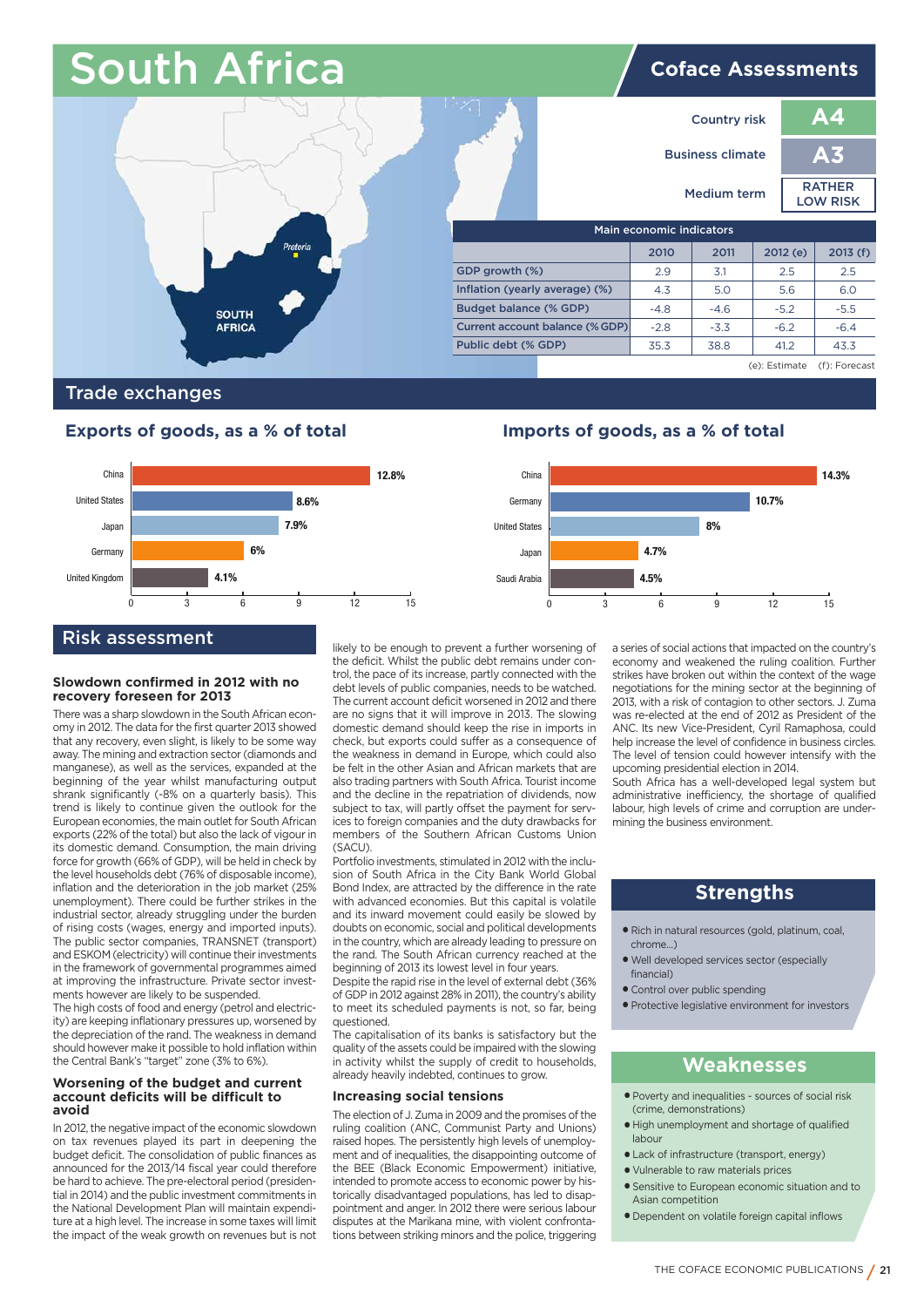### **Tunisia Coface Assessments Inflation (yearly average) (%)** I **Budget balance (% GDP) Main economic indicators 2010 2011 2012 (e) 2013 (f) GDP growth (%) Current account balance (%GDP) Public debt (% GDP)**  $3.0$  -1.9  $3.6$  3.4 4.4 3.5 5.6 6.0  $-2.9$   $-3.5$   $-6.5$   $-6.0$  $-4.8$   $-7.4$   $-8.1$   $-7.3$ 40.5 44.5 480 500 (e): Estimate (f): Forecast **B A4 Country risk Business climate Medium term RATHER LOW RISK**

# **Trade exchanges**



# **Risk assessment**

#### **Increased socio-political tensions, with many social and economic challenges still remaining**  I

The October 2011 elections to the Constituent Assembly have led to a relative majority in favour of the Islamist Conservative Ennahda party. A coalition was formed with two secular parties and a power sharing agreement was passed at the end of 2011. The presidency of the Republic fell to Moncef Marzouki, of the Congress for the Republic and that of the Assembly to Mustapha ben Jafaar, of Ettakatol, while the post of Prime Minister went to the General Secretary of Ennahda, Hamadi Jebali, whose party holds the majority of portfolios. However, following the assassination of a politician leader in the secular opposition at the beginning of February 2013. Ali Larayedh, from Ennahda, formed a new transitional government in March, still dominated by conservative Islamists despite the allocation of four sovereign ministries to independent figures.

These events and the dissension within the political classes are delaying the drafting of the future constitution and the holding of legislative and presidential elections, which have been postponed to the end of 2013. Furthermore, the new government is experiencing the same difficulties as the previous one in terms of implementing a liberal economic programme. Confronted with a radical and violent Islamist movement, the government continues to face multiple social and economic challenges, as well as the expectations of the population in this regard. The major issues are still the creation of jobs and a better social and geographical distribution of growth, with the development of the country's interior, which is underprivileged in relation to the coastal regions.

### **Slight upturn in growth expected in 2013**

GDP growth in 2013 is expected to be slightly down compared with 2012. In terms of supply, a drop in agricultural production is forecast, particularly grains, due to insufficient rainfall. Industrial and mining productions continue to suffer from an unfavourable social climate (the number of strikes was up during the first half of 2013 compared to 2012) and the sluggish environment in the European Union (EU), which is the country's main economic and trade partner. Moreover, tourism income dropped during the first four months of 2013. On the other hand, demand in the private sector should continue to recover, offsetting the gradual decline in public sector demand.

However, these forecasts could be compromised by increasing socio-political tensions until the completion of the political transition process.

#### **Ongoing large twin deficits, alleviated by international financial aid**

The budget deficit could be slightly reduced in 2013, although fiscal slippages for electoral purposes (with impending general elections) cannot be ruled out. Public debt – already above the average for comparable emerging countries, as a ratio of GDP – is gradually increasing, but it is mostly contracted on concessional terms.

The external accounts will remain under pressure. Exports are likely to make modest progress primarily due to the unfavourable economic situation in the EU, the country's main trading partner, while imports are still suffering from high energy costs (making up 15% of the total). Meanwhile, expatriate remittances are likely to show some resilience but tourism could be hit by the political situation. Overall, the current deficit is likely to remain high.

2013 is likely to be marked by further worsening in the external debt ratios. However, since the 2011 G8 summit, Tunisia has received financial support from bi and multilateral institutions to cover its public and external deficits. Loans from the World Bank and the African Development Bank, put in place for this purpose, are likely to be rolled over, as well as those from the EIB and the AFD. Moreover, a stand-by agreement of \$1.75 billion was completed with the IMF in June 2013. The authorities are also turning to Islamic funds and banks. The slight downturn in the current deficit expected in 2013, combined with significant amounts of financial aid from the international community, should generate an improvement in foreign exchange reserves, the level of which in months of imports will, however, remain well below other countries in the region as well as the average of emerging countries.

# **Exports of goods, as a % of total Imports of goods, as a % of total**



Weaknesses in the banking sector and the business environment

Bank solvency, asset quality and profitability, already poor even before 2011, have worsened since then. The risks linked to banking sector weaknesses could, then, undermine macroeconomic stability.

Due to the relatively recent fall of the former regime and the resulting instability since then, the business environment is problematic, but improvements to the law on bankruptcy and the investment code are foreseen. Meanwhile, Coface has recorded an increase in payment incidents and a lengthening of debt collection.

# **Strengths**

- **●** Natural resources (gas, phosphates), agricultural resources and tourism
- **●** Relatively diversified economy and fairly skilled labour force
- **●** Proximity to European market and association agreement with the EU
- **●** Gradual upgrading of infrastructures, industry and financial sector

- **●** Great social and geographic inequalities
- **●** High unemployment, mainly among the young and especially university graduates
- **●** Economic importance of agriculture
- **●** Tourism sector facing increased competition and political uncertainties
- **●** Significant fault lines dividing society between Islamists and secularists, as well as between tradition and modernity.
- **●** Scale of informal economy (around 40% of GDP) and business climate in need of improvement